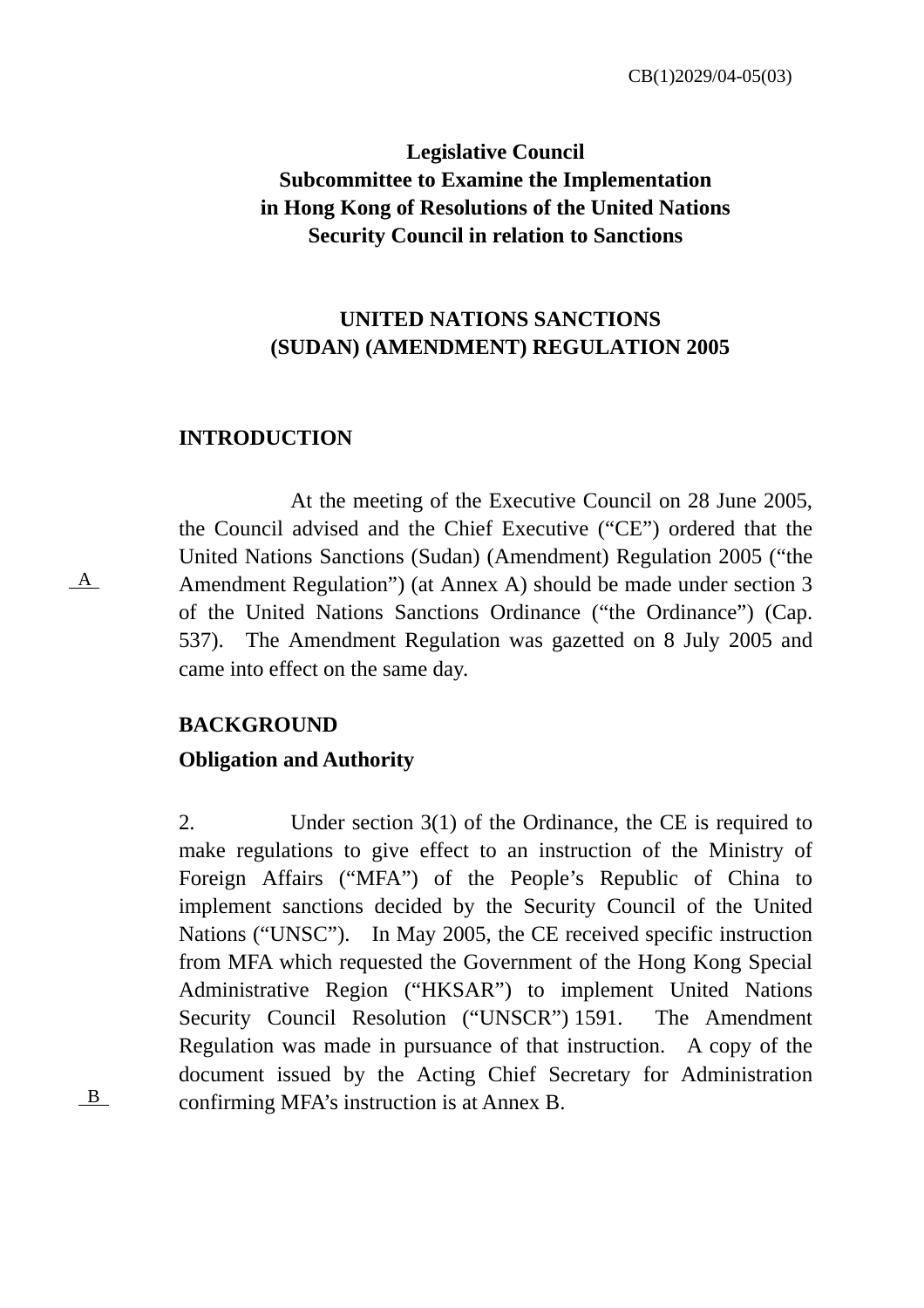#### **UNSCR 1591**

C

3. In May 2005, we received an instruction from the MFA to implement UNSCR 1591 in the HKSAR. A copy of the Resolution is at Annex C. UNSCR 1591 was adopted on 29 March 2005 by the UNSC which decided, inter alia -

- (a) that those individuals, as designated by the Committee established under paragraph 3(a) of UNSCR 1591 ("the Committee"), who -
	- (i) impede the peace process;
	- (ii) constitute a threat to stability in Darfur and the region;
	- (iii) commit violations of international humanitarian or human rights law or other atrocities;
	- (iv) violate the measures implemented by Member States in accordance with paragraphs 7 and 8 of UNSCR 1556 and paragraph 7 of UNSCR 1591 as implemented by a state; or
	- (v) are responsible for offensive military overflights described in paragraph 6 of UNSCR 1591,

shall be subject to the measures identified in paragraphs 3(d) and 3(e) of UNSCR 1591 (paragraph 3(c) of UNSCR 1591);

- (b) that all States shall, subject to certain exceptions, take the necessary measures to prevent entry into or transit through their territories of all persons as designated by the Committee pursuant to paragraph 3(c) of UNSCR 1591, provided that these measures shall not oblige a State to refuse entry into its territory to its own nationals (paragraphs 3(d) and 3(f) of UNSCR 1591);
- (c) that all States shall, subject to certain exceptions, freeze all funds, financial assets and economic resources that are on their territories on the date of adoption of UNSCR 1591 or at any time thereafter, that are owned or controlled, directly or indirectly, by the persons designated by the Committee pursuant to paragraph 3(c) of UNSCR 1591, or that are held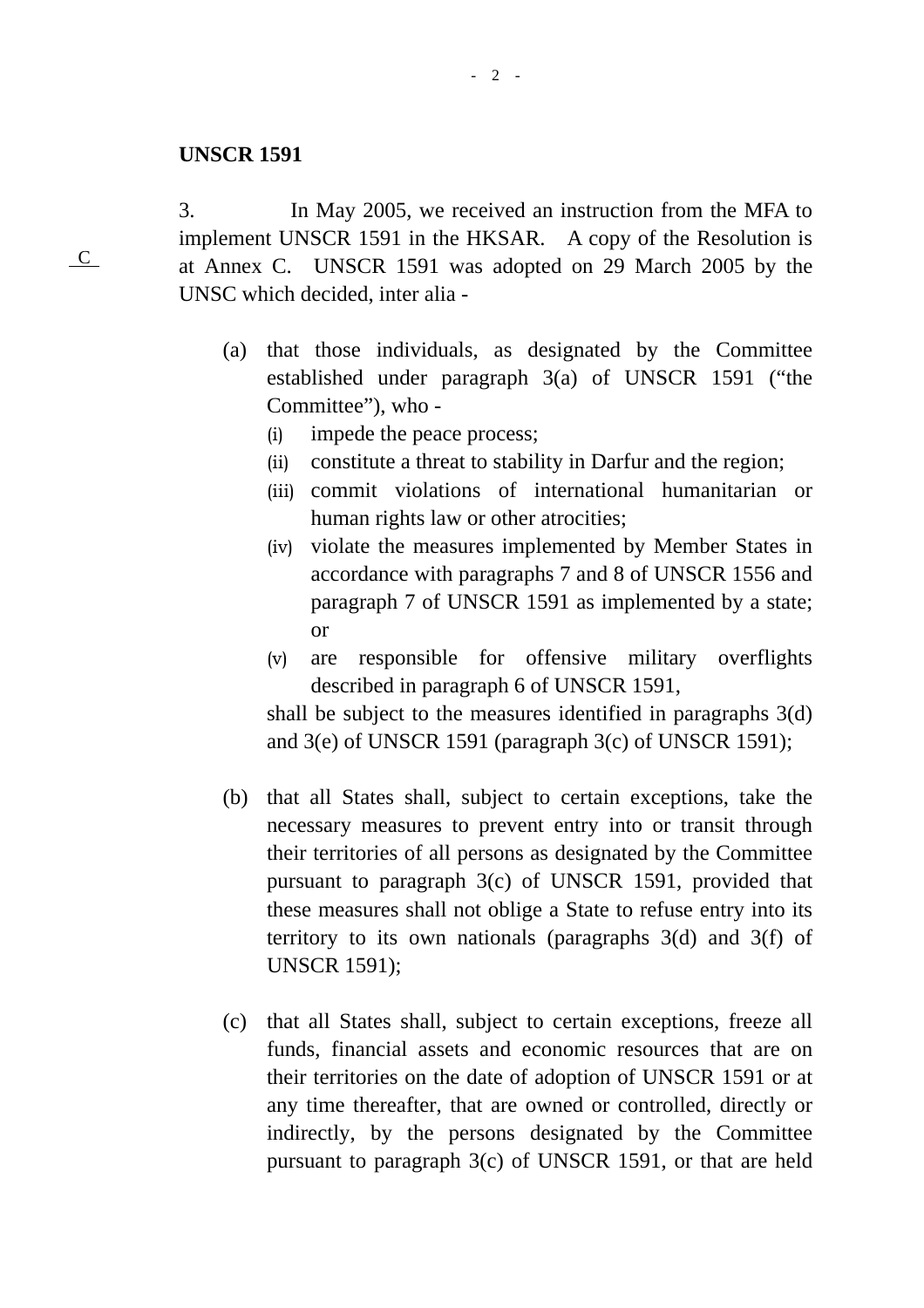by entities owned or controlled, directly or indirectly, by such persons or by persons acting on their behalf or at their direction, and decides further that all States shall ensure that no funds, financial assets or economic resources are made available by their nationals or by any persons within their territories to or for the benefit of such persons or entities (paragraphs 3(e) and 3(g) of UNSCR 1591); and

(d) that the measures imposed by paragraphs  $7<sup>1</sup>$  and  $8<sup>2</sup>$  of UNSCR 1556 shall immediately upon adoption of UNSCR 1591 and subject to certain exceptions, also apply to all the parties to the N'djamena Ceasefire Agreement and any other belligerents in the states of North Darfur, South Darfur and West Darfur (paragraph 7 of UNSCR 1591).

#### **THE AMENDMENT REGULATION**

4. The Amendment Regulation, at Annex A, amends the United Nations Sanctions (Sudan) Regulation (L.N. 45 of 2005) at Annex D to implement sanctions decided under UNSCR 1591. The main amendments are -

- (a) to expand the scope of the sanctions in respect of arms and related material ("prohibited goods") and certain technical assistance or training by replacing the definition of "person connected with Darfur" with the new definition of "person connected with Sudan" which includes all the parties to the N'djamena Ceasefire Agreement and other belligerents in the states of North Darfur, South Darfur and West Darfur;
- (b) to add a new section 6A to provide for prohibition against

D

 $\overline{a}$ 

<sup>&</sup>lt;sup>1</sup> Paragraph 7 of UNSCR 1556 provides that all Member States shall take the necessary measures to prevent the sale or supply of arms and related materials by their nationals or from their territories or using their flag vessels or aircraft to all non-governmental entities and individuals operating in the states of North Darfur, South Darfur and West Darfur.

 $2$  Paragraph 8 of UNSCR 1556 provides that all Member States shall take the necessary measures to prevent any provision by their nationals or from their territories of technical training or assistance related to the provision, manufacture, maintenance or use of arms and related materials to all non-governmental entities and individuals operating in the states of North Darfur, South Darfur and West Darfur.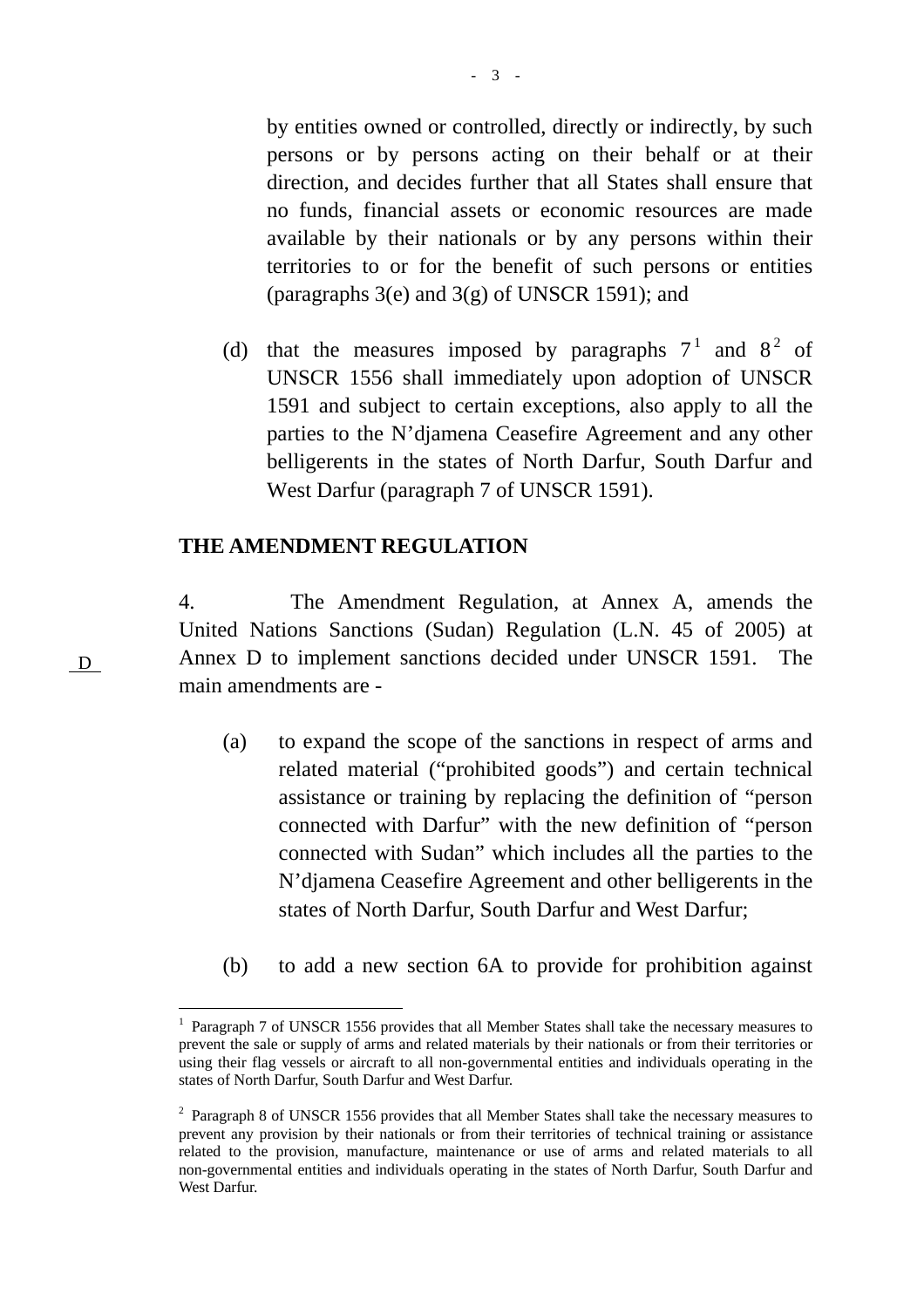making available funds, other financial assets or economic resources to or for the benefit of a person specified by the CE in accordance with the new section 23A ("relevant person"), or to or for the benefit of an entity specified by the CE in accordance with the new section 23A ("relevant entity");

- (c) to add new sections 6B and 6C to provide for prohibition against entry into or transit through the HKSAR by certain persons specified by the Committee and exceptions to such prohibition;
- (d) to amend the requirements (in sections 7 and 8 of the Regulation) to be met for granting of licences for supply, delivery or carriage of prohibited goods and provision of certain technical assistance;
- (e) to add a new section 8A to provide for the granting of a licence for making available funds, other financial assets or economic resources to or for the benefit of a relevant person or a relevant entity; and
- (f) to add a new section 23A to provide that the CE may by notice published in the Gazette specify a person or an entity designated by the Committee with respect to the measures set out in paragraph 3(e) of UNSCR 1591 as a relevant person or a relevant entity.

#### **IMPLICATIONS OF THE AMENDMENT REGULATION**

5. The Amendment Regulation is in conformity with the Basic Law, including the provisions concerning human rights. It will not affect the binding effect of the Ordinance. It has no financial, civil service, productivity, environmental or sustainability implications.

#### **PUBLICITY**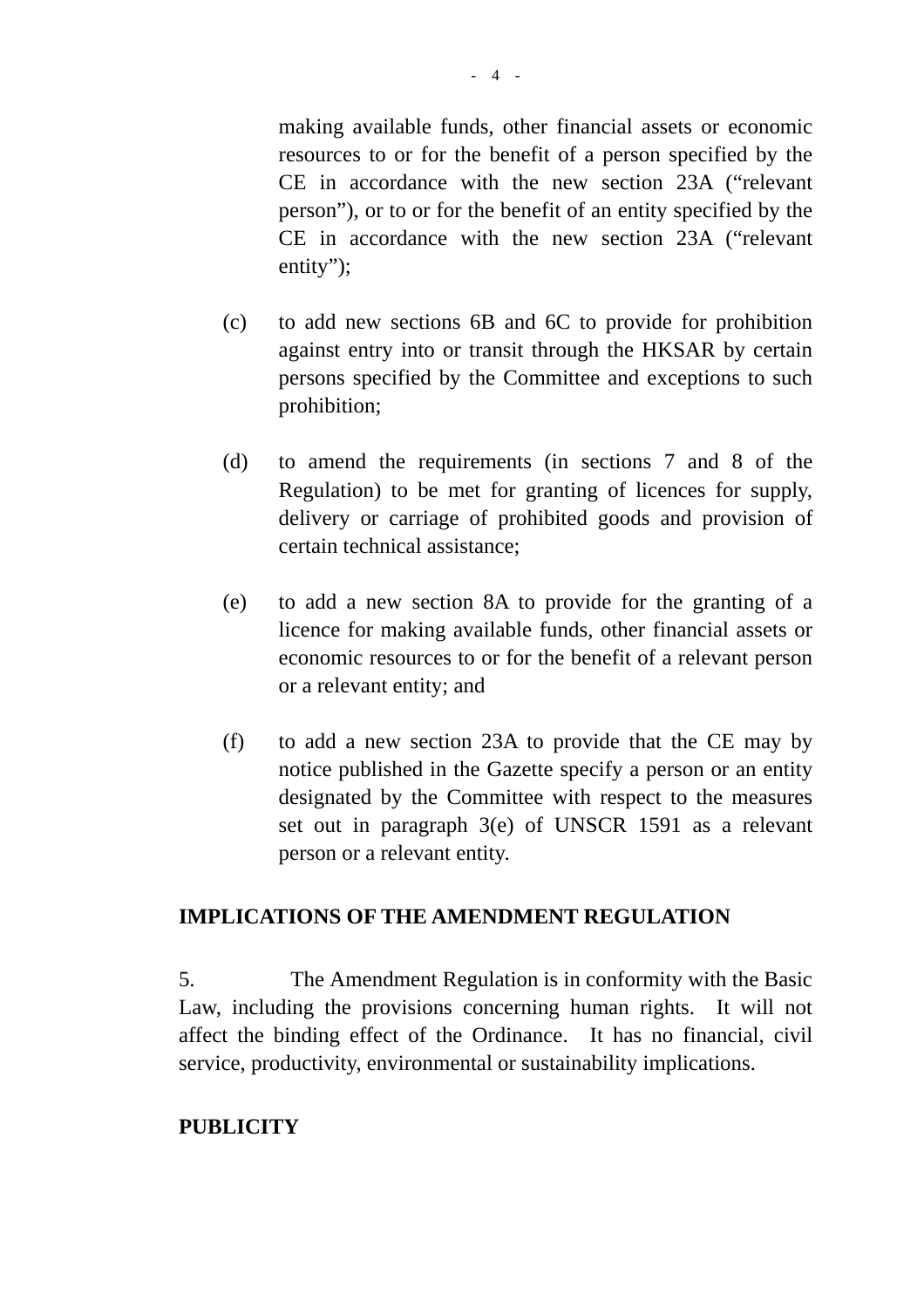6. A press release was issued on 8 July 2005 when the Amendment Regulation was published in the Gazette.

#### **RELATED MATTER**

7. Between receipt of MFA's instruction and gazettal of the Amendment Regulation, the sanctions in respect of arms and related material (paragraph 3(d) above), were implemented through Regulation 2 of the Import and Export (Strategic Commodities) Regulations (Cap. 60G) which provides that no one shall import or export an article specified in Schedule 1 to the Regulations except under and in accordance with an import or export licence issued by the Director-General of Trade and Industry. The Trade and Industry Department maintains import and export control on strategic commodities, including munition items, chemical and biological weapons and their precursors, nuclear materials and equipment, and dual-use goods that are capable to be developed into weapons of mass destruction.

8. In respect of paragraph 3(b) and 3(c) above, we are not aware of the Committee having yet designated any individuals or entities who would be subject to the relevant measures.

### **ADVICE SOUGHT**

9. Members are invited to note the implementation of UNSCR 1591 by the Amendment Regulation.

**Commerce, Industry and Technology Bureau July 2005**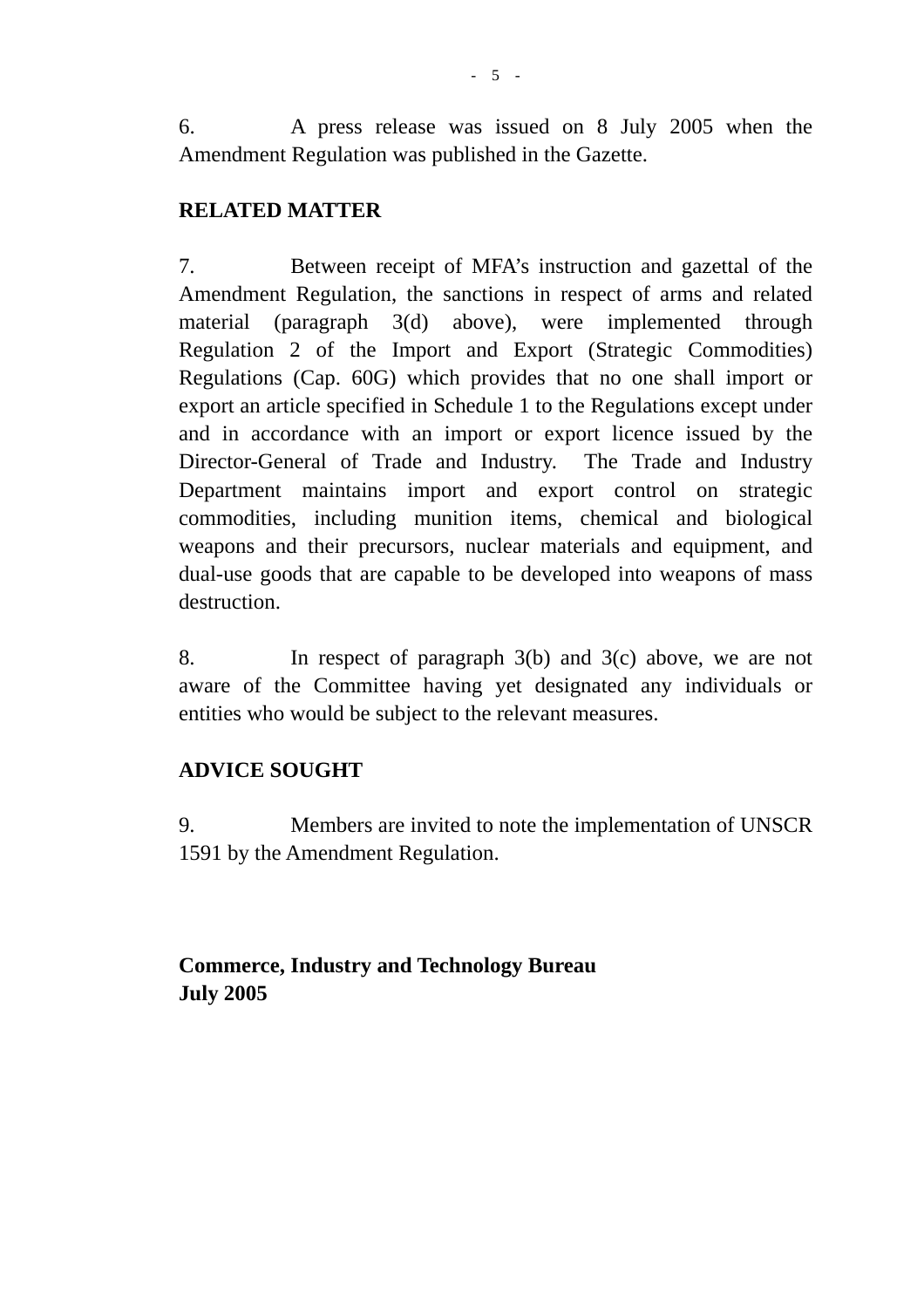#### **L.N. 124 of 2005**

#### **UNITED NATIONS SANCTIONS (SUDAN) (AMENDMENT) REGULATION 2005**

#### **CONTENTS**

| Section |                                                               | Page         |
|---------|---------------------------------------------------------------|--------------|
| 1.      |                                                               | <b>B913</b>  |
| 2.      | Prohibition against supply and delivery of certain goods to   | <b>B915</b>  |
| 3.      | Prohibition against carriage of certain goods to persons      | <b>B915</b>  |
| 4.      | Offences in respect of carriage of certain goods to persons   | <b>B917</b>  |
| 5.      | Prohibition against provision of certain technical assistance |              |
| 6.      | Sections added                                                |              |
|         | Making available funds, etc. to certain persons or entities   |              |
|         | 6A. Prohibition against making available funds, etc. to       |              |
|         | <b>Entry into or transit through HKSAR</b>                    |              |
|         | 6B. Prohibition against entry or transit by certain           | <b>B</b> 919 |

| 6C. Exception to prohibition against entry or transit |  |
|-------------------------------------------------------|--|
|                                                       |  |

- 7. Licence for supply, delivery or carriage of certain goods ....... B921
- 8. Licence for provision of certain technical assistance or training................................................................................. B921
- 9. Section added
	- 8A. Licence for making available funds, etc. to certain persons or entities ............................................... B921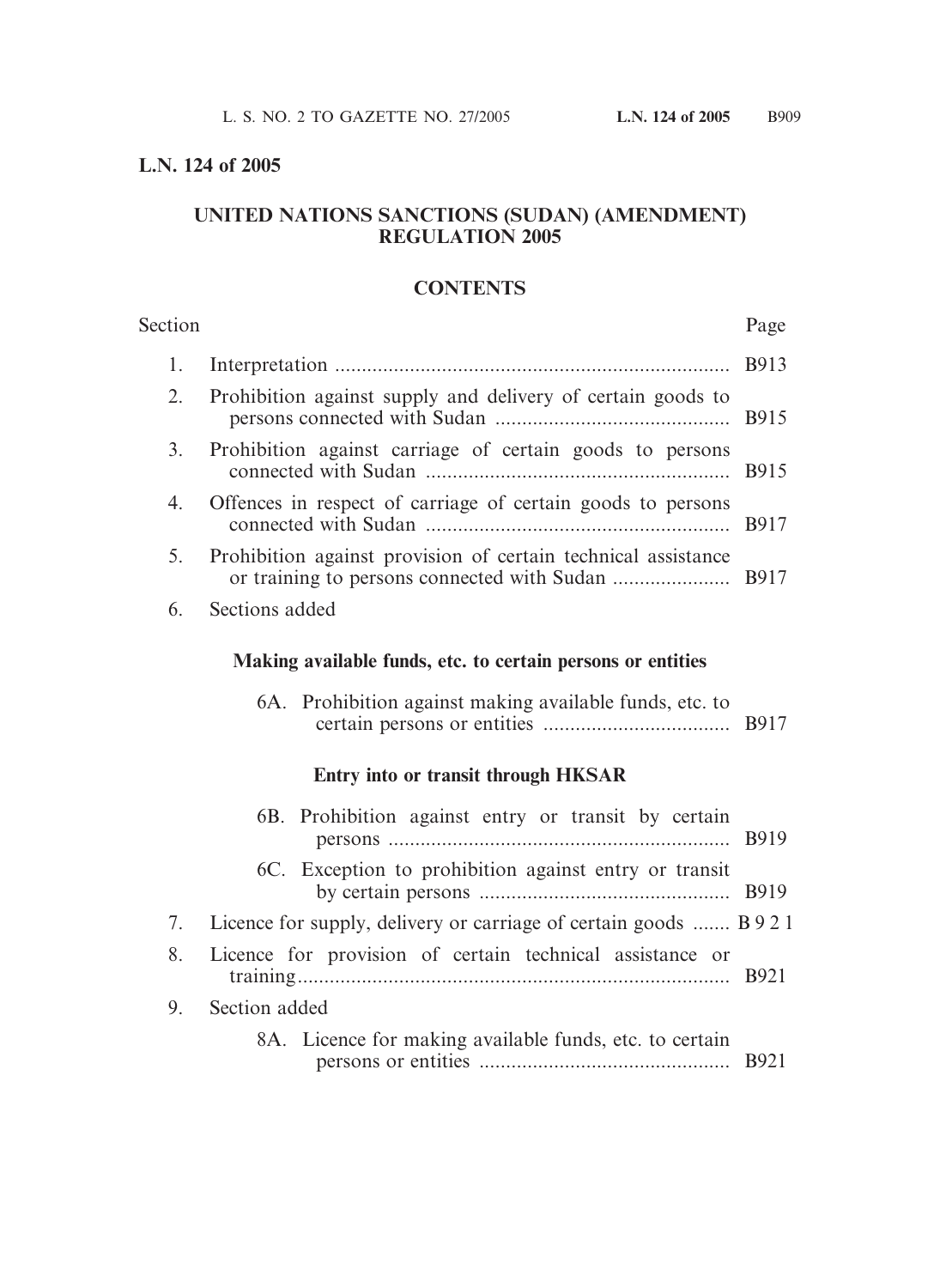| Section         |                                                             | Page        |
|-----------------|-------------------------------------------------------------|-------------|
| 10 <sub>1</sub> | Section added                                               |             |
|                 | 23A. Specification of relevant person or relevant entity by | <b>B923</b> |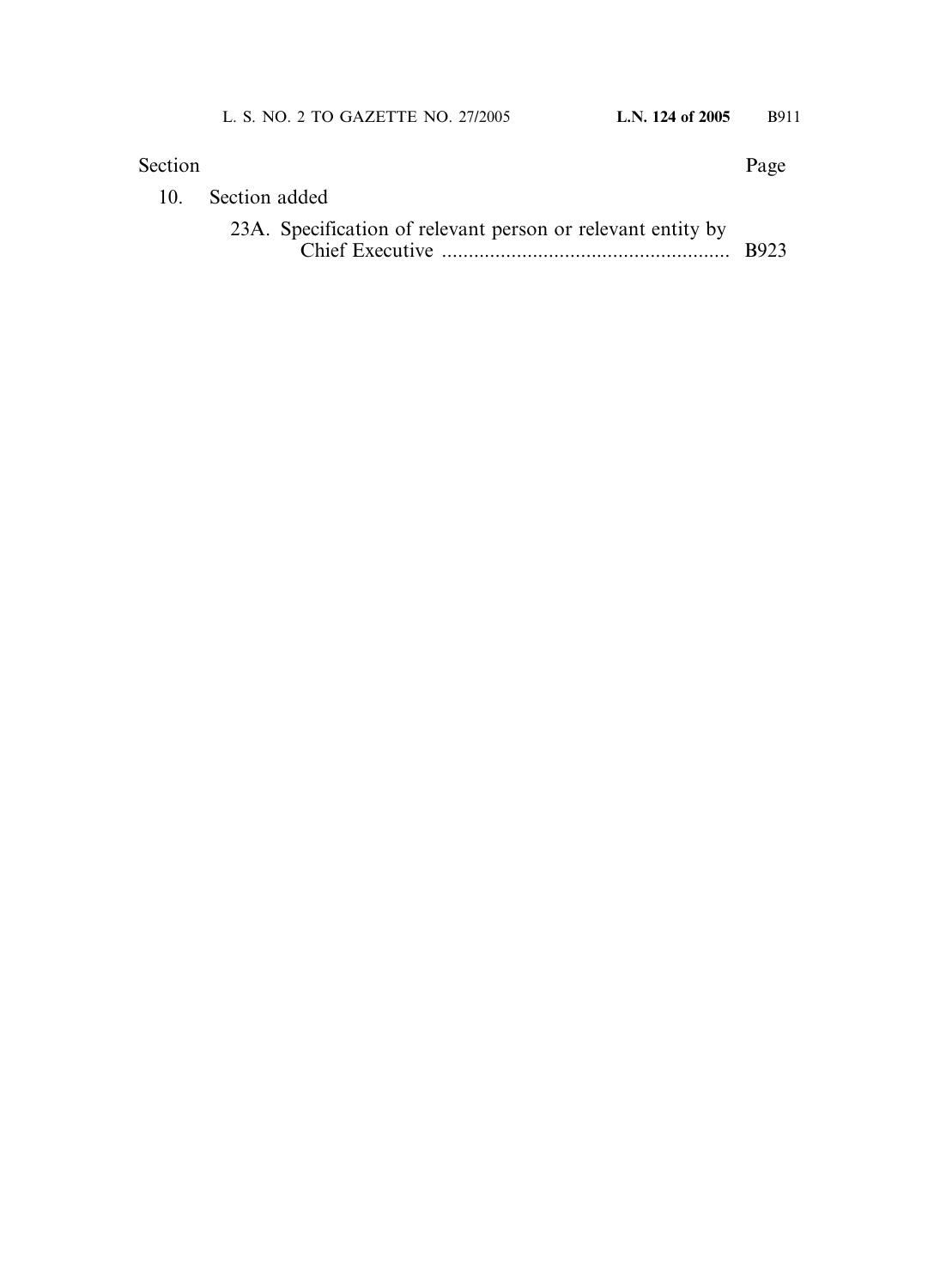#### **UNITED NATIONS SANCTIONS (SUDAN) (AMENDMENT) REGULATION 2005**

(Made under section 3 of the United Nations Sanctions Ordinance (Cap. 537) on the instruction of the Ministry of Foreign Affairs of the People's Republic of China and after consultation with the Executive Council)

#### **1. Interpretation**

Section 1 of the United Nations Sanctions (Sudan) Regulation (L.N. 45 of 2005) is amended—

- (*a*) in the definition of "licence", by repealing "or 8(1)" and substituting ",  $8(1)$  or  $8A(1)$ ":
- (*b*) by repealing the definition of "person connected with Darfur";
- (*c*) by adding—
	- " "Committee" (委員會) means the Committee of the Security Council of the United Nations established pursuant to paragraph 3(*a*) of Resolution 1591;
		- "Comprehensive Peace Agreement" (《全面和平協定》) means the agreement known as the Comprehensive Peace Agreement, signed in Nairobi, Kenya on 9 January 2005 by the Government of Sudan and the Sudan People's Liberation Movement/Army;
		- "funds" (資金) includes—
			- (*a*) gold coin, gold bullion, cash, cheques, claims on money, drafts, money orders and other payment instruments;
			- (*b*) deposits with financial institutions or other entities, balances on accounts, debts and debt obligations;
			- (*c*) securities and debt instruments (including stocks and shares, certificates representing securities, bonds, notes, warrants, debentures, debenture stock and derivatives contracts);
			- (*d*) interest, dividends or other income on or value accruing from or generated by property;
			- (*e*) credit, rights of set-off, guarantees, performance bonds or other financial commitments;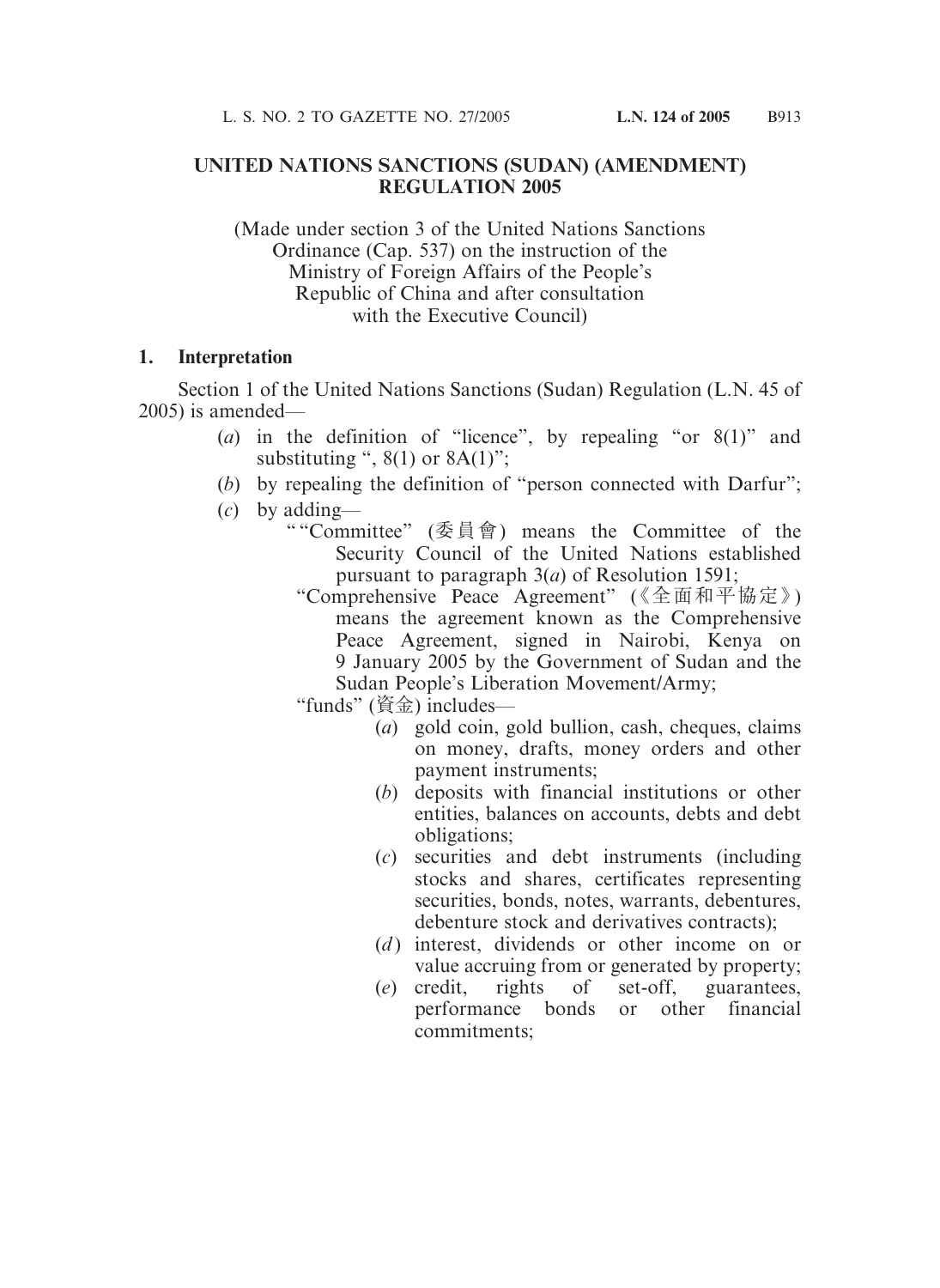- (*f*) letters of credit, bills of lading and bills of sale; and
- (*g*) documents evidencing an interest in funds or financial resources, and any other instrument of export financing;
- "N'djamena Ceasefire Agreement" (《恩賈梅納停火協定》) means the agreement known as the N'djamena Ceasefire Agreement, signed in N'djamena on 8 April 2004 by the Government of Sudan, the Sudan Liberation Movement/Army and the Justice and Equality Movement;

"person connected with Sudan" (有關連人士) means—

- (*a*) any non-governmental entity or individual, including the Janjaweed, operating in Darfur;
- (*b*) all the parties to the N'djamena Ceasefire Agreement; or
- (*c*) any other belligerents in Darfur;
- "relevant entity" (有關實體) means an entity specified by the Chief Executive as a relevant entity in accordance with section 23A;
- "relevant person" (有關人士) means a person specified by the Chief Executive as a relevant person in accordance with section 23A;
- "Resolution 1556" (《第 1556 號決議》) means Resolution 1556 (2004) adopted by the Security Council of the United Nations on 30 July 2004;
- "Resolution 1591" (《第 1591 號決議》) means Resolution 1591 (2005) adopted by the Security Council of the United Nations on 29 March 2005;".

#### **2. Prohibition against supply and delivery of certain goods to persons connected with Sudan**

Section 2(1) and (3) is amended, by repealing "Darfur" wherever it appears and substituting "Sudan".

#### **3. Prohibition against carriage of certain goods to persons connected with Sudan**

Section 4(1) is amended, by repealing "Darfur" where it twice appears and substituting "Sudan".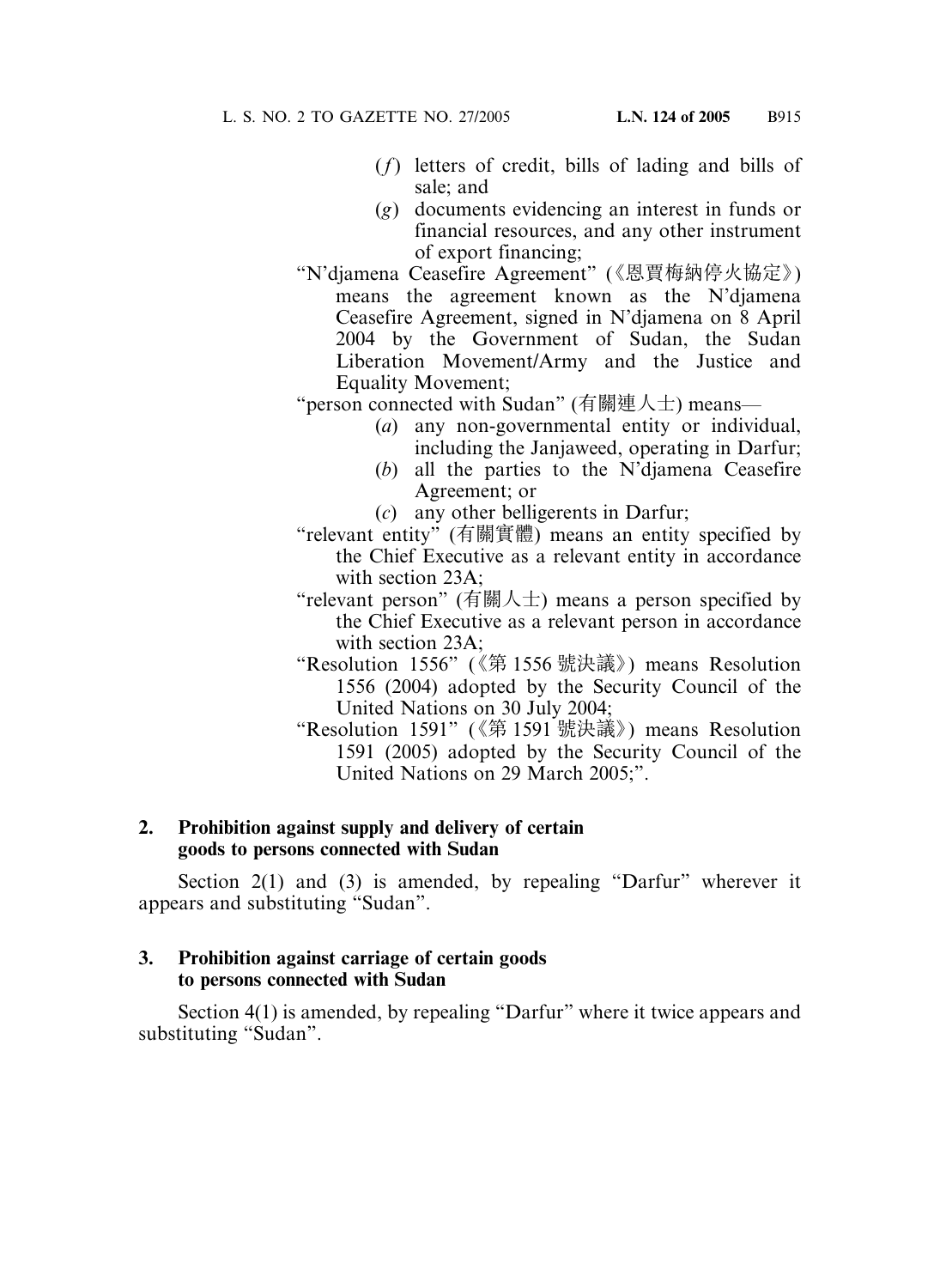#### **4. Offences in respect of carriage of certain goods to persons connected with Sudan**

Section  $5(3)(b)$  is amended, by repealing "Darfur" where it twice appears and substituting "Sudan".

#### **5. Prohibition against provision of certain technical assistance or training to persons connected with Sudan**

Section  $6(1)$  and  $(3)(a)$  is amended, by repealing "Darfur" and substituting "Sudan".

#### **6. Sections added**

The following are added immediately after section 6—

#### "**Making available funds, etc. to certain persons or entities**

#### **6A. Prohibition against making available funds, etc. to certain persons or entities**

(1) Except under the authority of a licence granted under section 8A(1), a person shall not make available any funds or other financial assets or economic resources to or for the benefit of a relevant person or a relevant entity.

(2) A person who contravenes subsection (1) commits an offence and is liable—

- (*a*) on conviction on indictment to a fine and to imprisonment for 7 years; or
- (*b*) on summary conviction to a fine at level 6 and to imprisonment for 6 months.

(3) In any proceedings for an offence under subsection (2), it is a defence for a person charged to prove that he did not know and had no reason to believe that the funds or other financial assets or economic resources concerned were to be made available to or for the benefit of a relevant person or a relevant entity.

- (4) This section applies to—
	- (*a*) a person within the HKSAR; and
	- (*b*) a person acting elsewhere who is—
		- (i) both a Hong Kong permanent resident and a Chinese national; or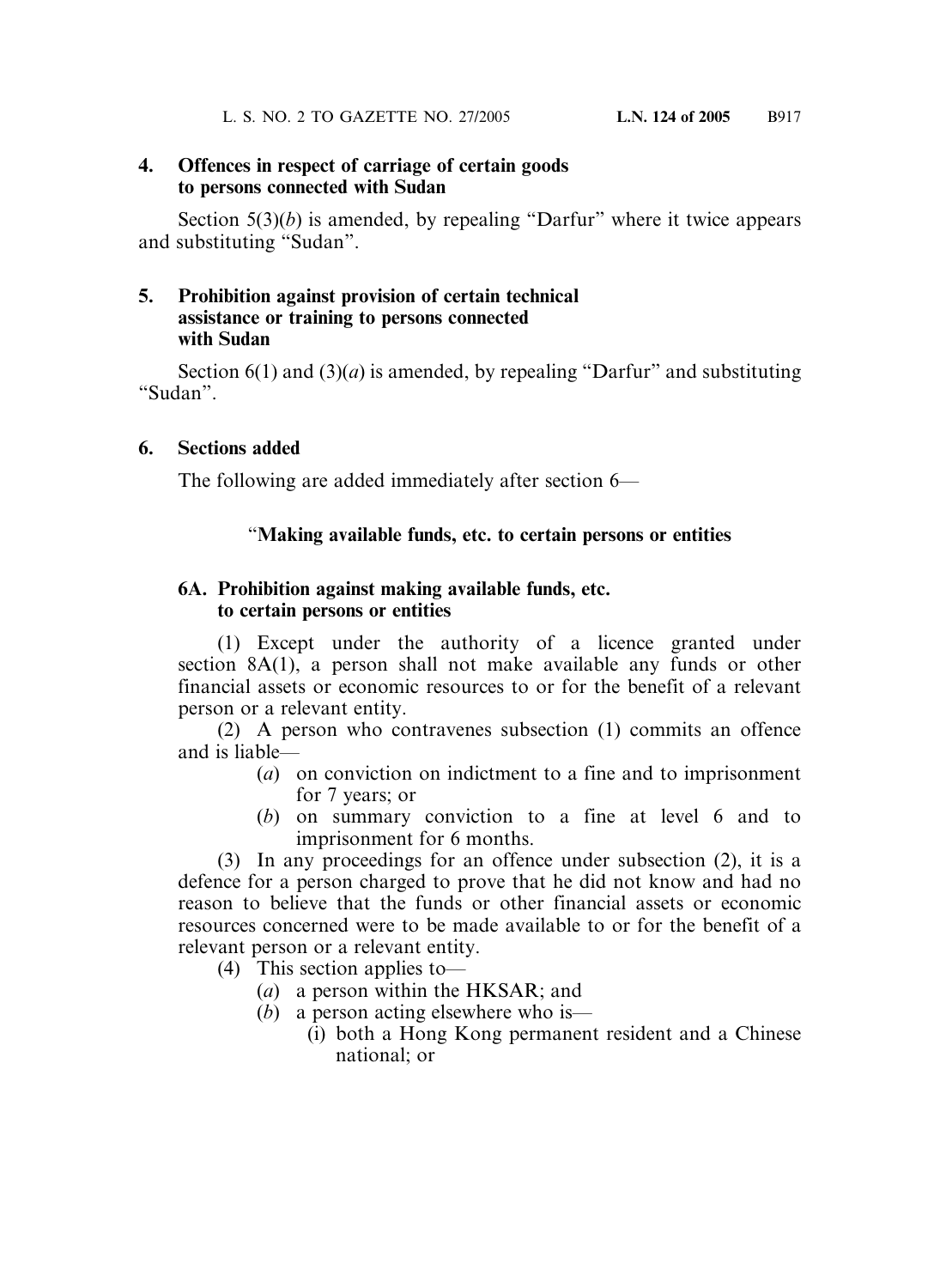(ii) a body incorporated or constituted under the law of the HKSAR.

#### **Entry into or transit through HKSAR**

#### **6B. Prohibition against entry or transit by certain persons**

(1) Subject to the exception in section 6C, a specified person shall not enter or transit through the HKSAR.

(2) A person who contravenes subsection (1) commits an offence and is liable on conviction to a fine at level 4 and to imprisonment for 2 years.

(3) This section shall not prohibit a person having the right of abode or the right to land in the HKSAR from entry into the HKSAR.

(4) In this section, "specified person" (指明人士) means a person designated by the Committee, for the purposes of paragraph  $3(d)$  of Resolution 1591, as—

- (*a*) a person who impedes the peace process;
- (*b*) a person who constitutes a threat to stability in Darfur and the region;
- (*c*) a person who commits violations of international humanitarian or human rights law or other atrocities;
- (*d*) a person who violates the measures implemented in accordance with paragraphs 7 and 8 of Resolution 1556 and paragraph 7 of Resolution 1591; or
- (*e*) a person who is responsible for offensive military flights in or over the Darfur region.

#### **6C. Exception to prohibition against entry or transit by certain persons**

Section 6B shall not apply if—

- (*a*) the Committee determines on a case-by-case basis that the relevant entry into or transit through the HKSAR is justified on the ground of humanitarian need, including religious obligation; or
- (*b*) the Committee concludes that the relevant entry into or transit through the HKSAR would further the objectives of the resolutions of the Security Council of the United Nations for the creation of peace and stability in Sudan and the region.".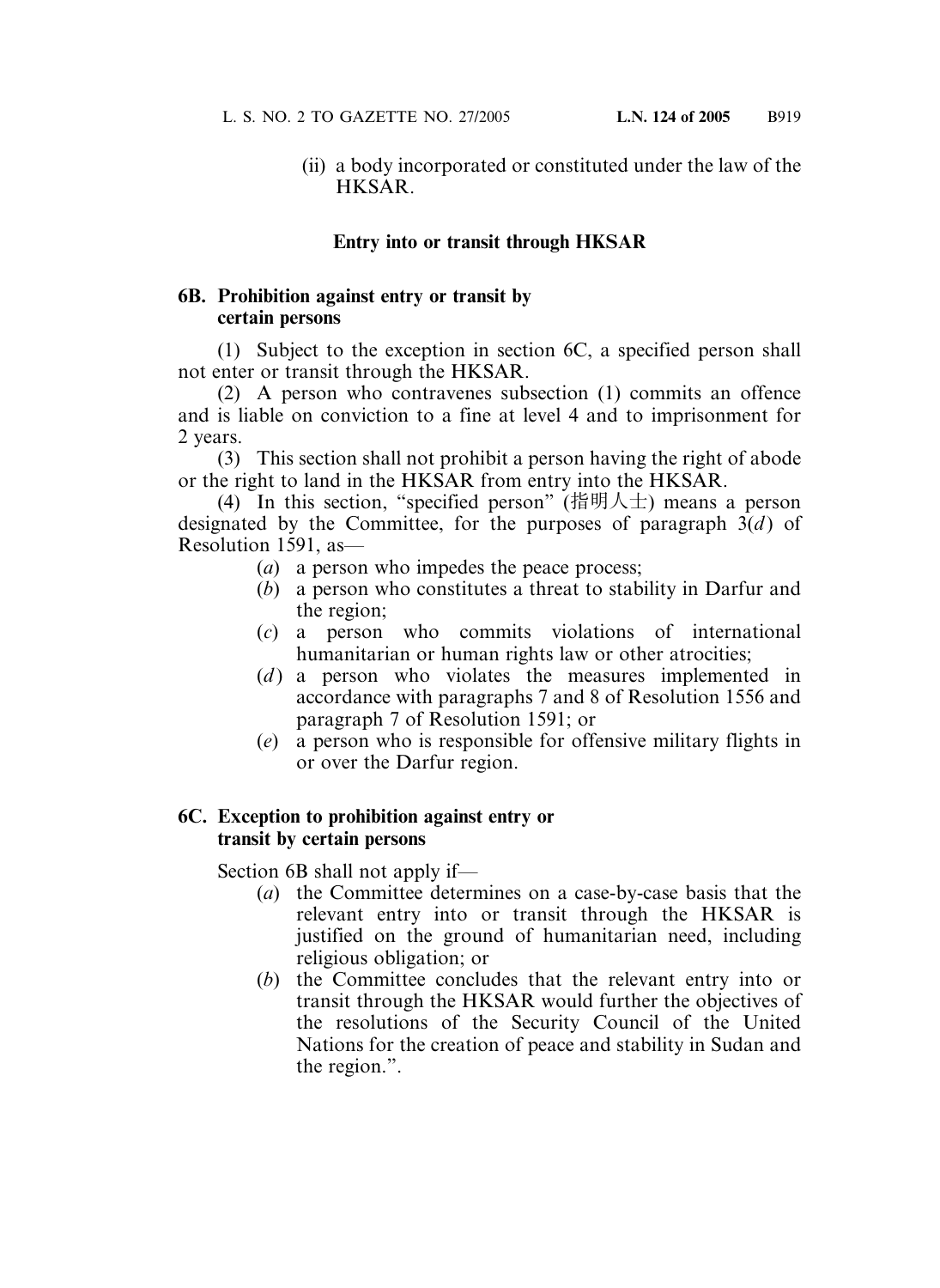#### **7. Licence for supply, delivery or carriage of certain goods**

Section 7 is amended—

- (*a*) in subsection (1), by repealing "Darfur" wherever it appears and substituting "Sudan";
- (*b*) in subsection (2)—
	- (i) in paragraph (*c*), by repealing the full stop and substituting a semicolon;
	- (ii) by adding—
		- " $(d)$  the prohibited goods are supplied in support of implementation of the Comprehensive Peace Agreement;
			- (*e*) the prohibited goods are military equipment and supplies into the Darfur region that are approved in advance by the Committee upon a request by the Government of Sudan."

#### **8. Licence for provision of certain technical assistance or training**

Section 8 is amended—

- (*a*) in subsection (1), by repealing "Darfur" and substituting "Sudan";
- (*b*) in subsection (2)—
	- (i) in paragraph (*b*), by repealing the full stop and substituting a semicolon;
	- (ii) by adding—
		- "(*c*) the technical assistance is provided in support of implementation of the Comprehensive Peace Agreement.".

### **9. Section added**

The following is added after section 8—

#### "**8A. Licence for making available funds, etc. to certain persons or entities**

(1) If it is proved to the satisfaction of the Chief Executive that any one of the requirements in subsection (2) is met, the Chief Executive shall, on application, grant a licence for making available funds or other financial assets or economic resources to or for the benefit of a relevant person or a relevant entity.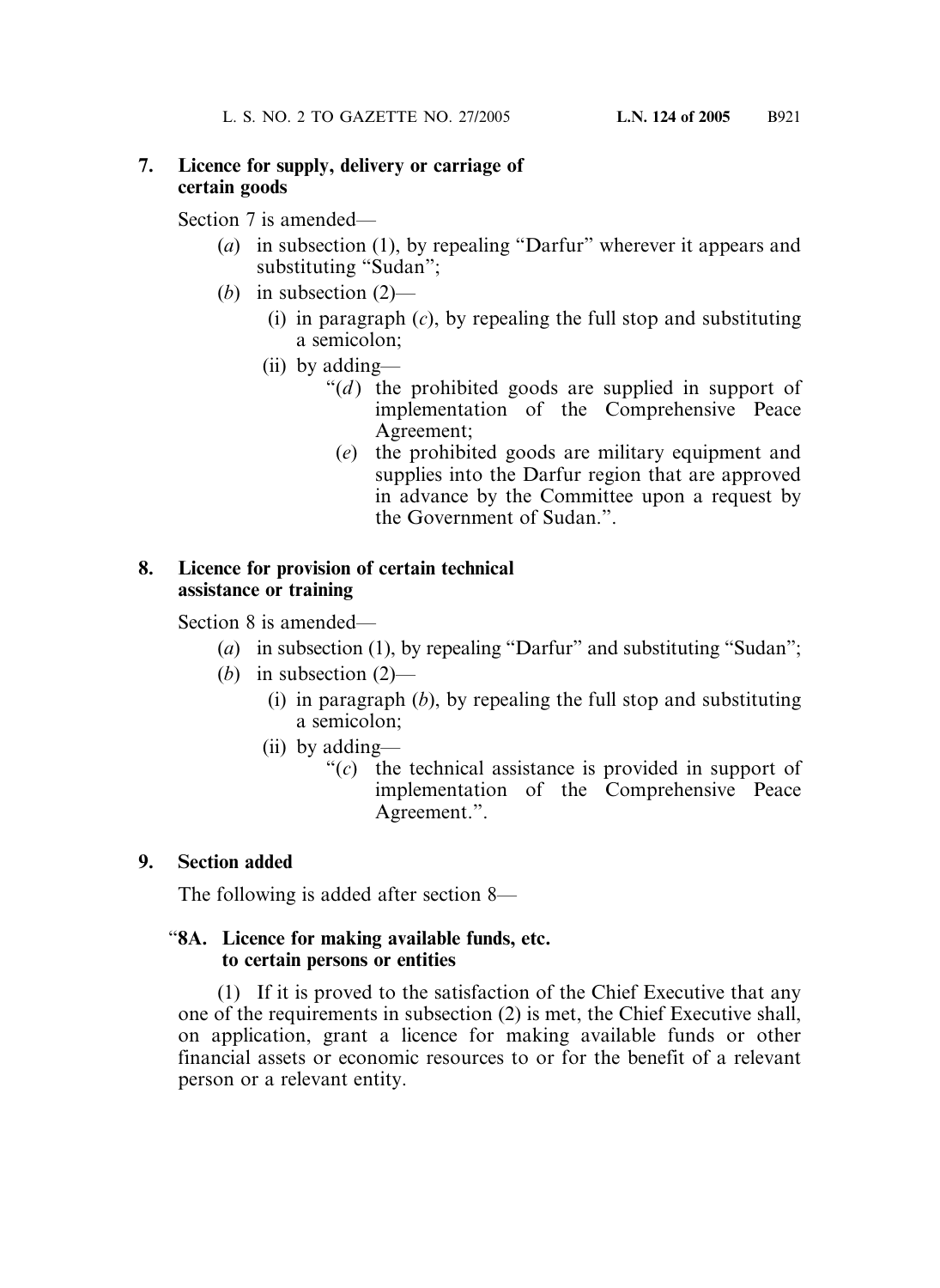- (2) The requirements referred to in subsection (1) are as follows—
	- (*a*) the funds or other financial assets or economic resources have been determined by the Chief Executive to be—
		- (i) necessary for basic expenses, including payment for foodstuffs, rents, mortgages, medicines and medical treatments, taxes, insurance premiums, and public utility charges; or
		- (ii) necessary for payment of reasonable professional fees and reimbursement of incurred expenses associated with the provision of legal services,

and the Committee has been notified by the Chief Executive of the intention to authorize, where appropriate, access to such funds or other financial assets or economic resources, and the Committee has not made a negative decision within 2 working days of such notification;

- (*b*) the funds or other financial assets or economic resources have been determined by the Chief Executive to be necessary for extraordinary expenses, and the Committee has been notified by the Chief Executive of the determination, and the Committee has approved the determination;
- (*c*) the funds or other financial assets or economic resources have been determined by the Chief Executive to be the subject of a judicial, administrative or arbitral lien or judgment, and the lien or judgment—
	- (i) was entered prior to 29 March 2005;
	- (ii) is not for the benefit of a relevant person or a relevant entity; and
	- (iii) has been notified by the Chief Executive to the Committee.

(3) A licence granted by the Chief Executive under subsection (1), on his being satisfied that the requirements in subsection (2)(*c*) are met, shall only authorize that the funds or other financial assets or economic resources be used to satisfy the relevant lien or judgment.".

#### **10. Section added**

The following is added immediately before section 23—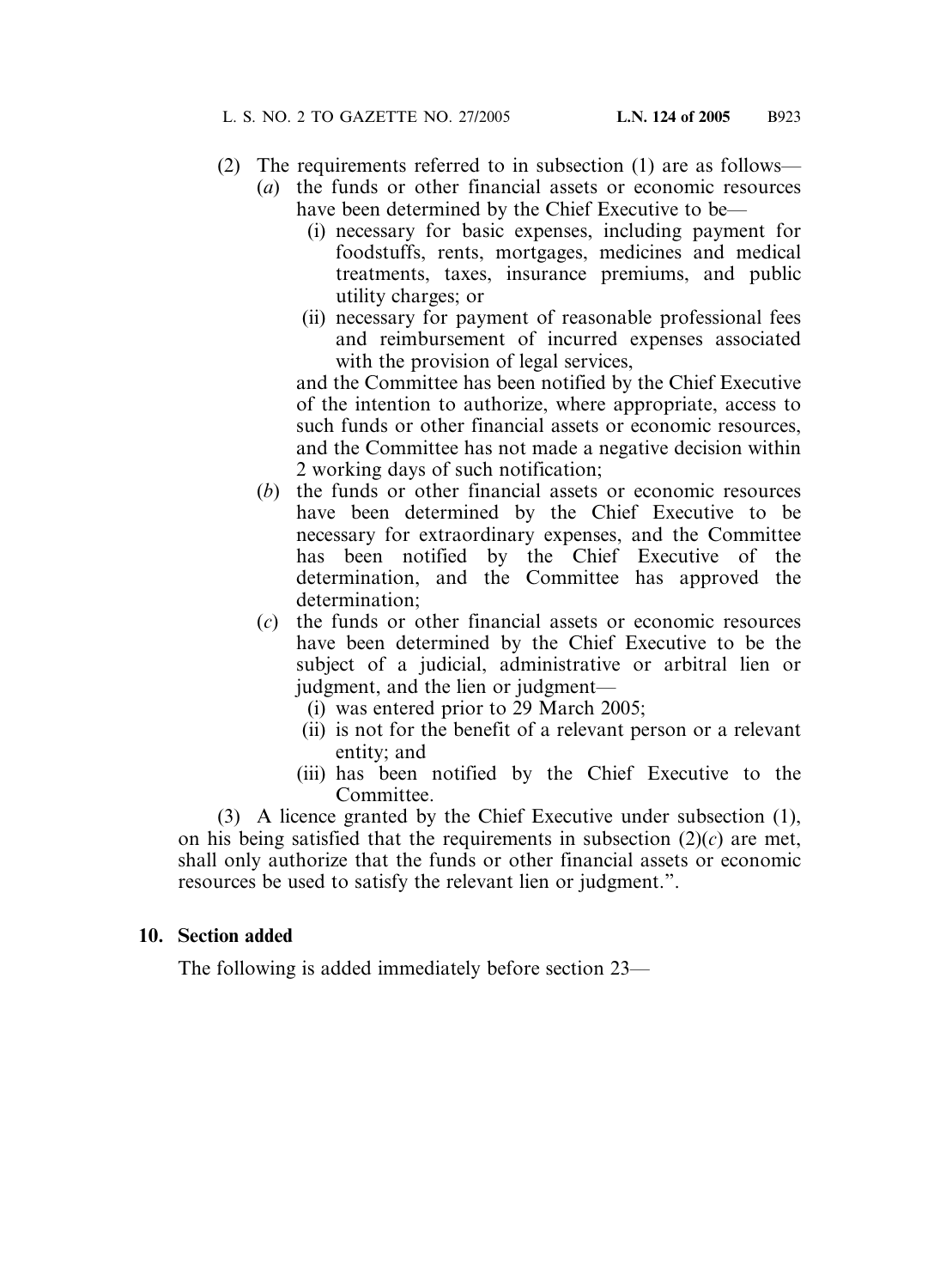#### "**23A. Specification of relevant person or relevant entity by Chief Executive**

The Chief Executive may by notice published in the Gazette specify a person or an entity designated by the Committee with respect to the measures set out in paragraph 3(*e*) of Resolution 1591 as a relevant person or a relevant entity.".

> Donald TSANG Chief Executive

2 July 2005

#### **Explanatory Note**

This Regulation amends the United Nations Sanctions (Sudan) Regulation (L.N. 45 of 2005) to give effect to a decision of the Security Council of the United Nations ("the Security Council") in Resolution 1591 of 29 March 2005 by—

- (*a*) replacing the definition of "person connected with Darfur" by "person connected with Sudan" to include all the parties to the N'djamena Ceasefire Agreement and other belligerents in Darfur;
- (*b*) amending the requirements to be met for granting of licences for supply, delivery or carriage of prohibited goods and provision of certain assistance; and
- (*c*) providing for the implementation of the following new sanctions imposed by the Security Council—
	- (i) prohibition against making available to or for the benefit of certain persons or entities any funds or other financial assets or economic resources; and
	- (ii) prohibition against entry into or transit through the HKSAR of certain persons.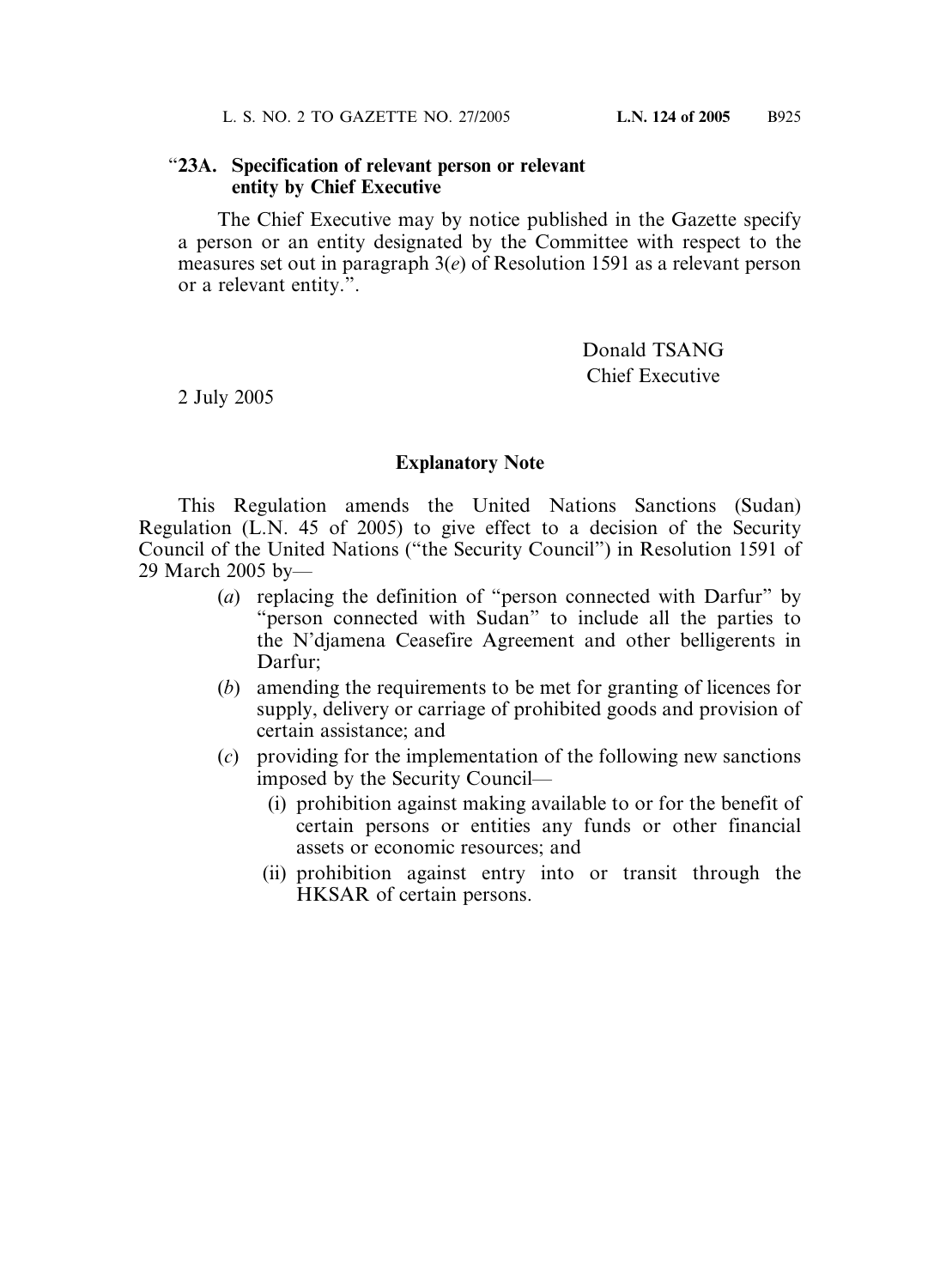#### **United Nations Sanctions Ordinance (Cap. 537)**

#### **United Nations Sanctions (Sudan) (Amendment) Regulation 2005**

This is to confirm that the Acting Chief Executive received specific instruction from the Ministry of Foreign Affairs of the People's Republic of China in May 2005 which requested the Government of the Hong Kong Special Administrative Region to fully implement Resolution No. 1591 of the Security Council of the United Nations, and that the United Nations Sanctions (Sudan) (Amendment) Regulation 2005 was made in pursuance of that instruction.

Dated this 29<sup>th</sup> day of June 2005

(Michael M Y SUEN) Acting Chief Secretary for Administration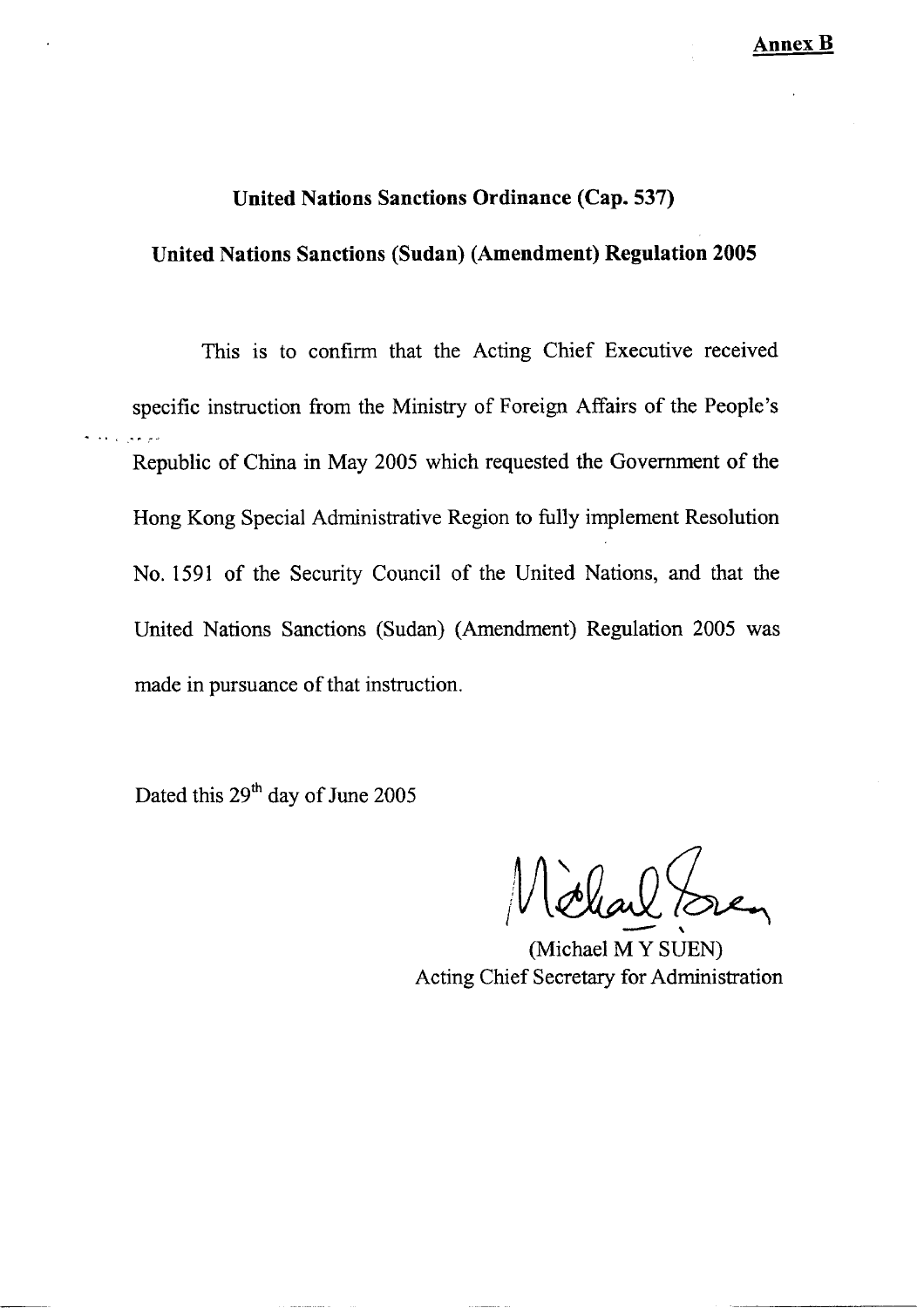**Annex C** 

#### **United Nations**

 $S$ /RES/1591 (2005)

# **Security Council**

Distr.: General 29 March 2005

#### **Resolution 1591 (2005)**

Adopted by the Security Council at its 5153rd meeting, on 29 March 2005

The Security Council,

Recalling its resolutions 1547 (2004) of 11 June 2004, 1556 (2004) of 30 July 2004, 1564 (2004) of 18 September 2004, 1574 (2004) of 19 November 2004, 1585 (2005) of 10 March 2005, 1588 (2005) of 17 March 2005, and 1590 of 24 March 2005, and statements of its President concerning Sudan,

Reaffirming its commitment to the sovereignty, unity, independence and territorial integrity of Sudan, and recalling the importance of the principles of good neighbourliness, non-interference and regional cooperation,

Recalling the commitments made by the parties in the 8 April N'djamena Ceasefire Agreement and the 9 November 2004 Abuja Humanitarian and Security Protocols between the Government of Sudan, the Sudan Liberation Movement/Army (SLM/A) and the Justice and Equality Movement (JEM), and recalling the commitments made in the Joint Communique of 3 July 2004 between the Government of Sudan and the Secretary-General,

Welcoming the signing of the Comprehensive Peace. Agreement between the Government of Sudan (GOS) and the Sudan People's Liberation Movement/Army (SPLM/A) in Nairobi, Kenya on 9 January 2005,

Recognizing that the parties to the Comprehensive Peace Agreement must build on the Agreement to bring peace and stability to the entire country, and calling on all Sudanese parties, in particular those party to the Comprehensive Peace Agreement, to take immediate steps to achieve a peaceful settlement to the conflict in Darfur and to take all necessary action to prevent further violations of human rights and international humanitarian law and to put an end to impunity, including in the Darfur region,

Expressing its utmost concern over the dire consequences of the prolonged conflict for the civilian population in the Darfur region as well as throughout Sudan, in particular the increase in the number of refugees and internally displaced persons,

Considering that the voluntary and sustainable return of refugees and internally displaced persons will be a critical factor for the consolidation of the peace process,

05-28789 (E) \*0528789\*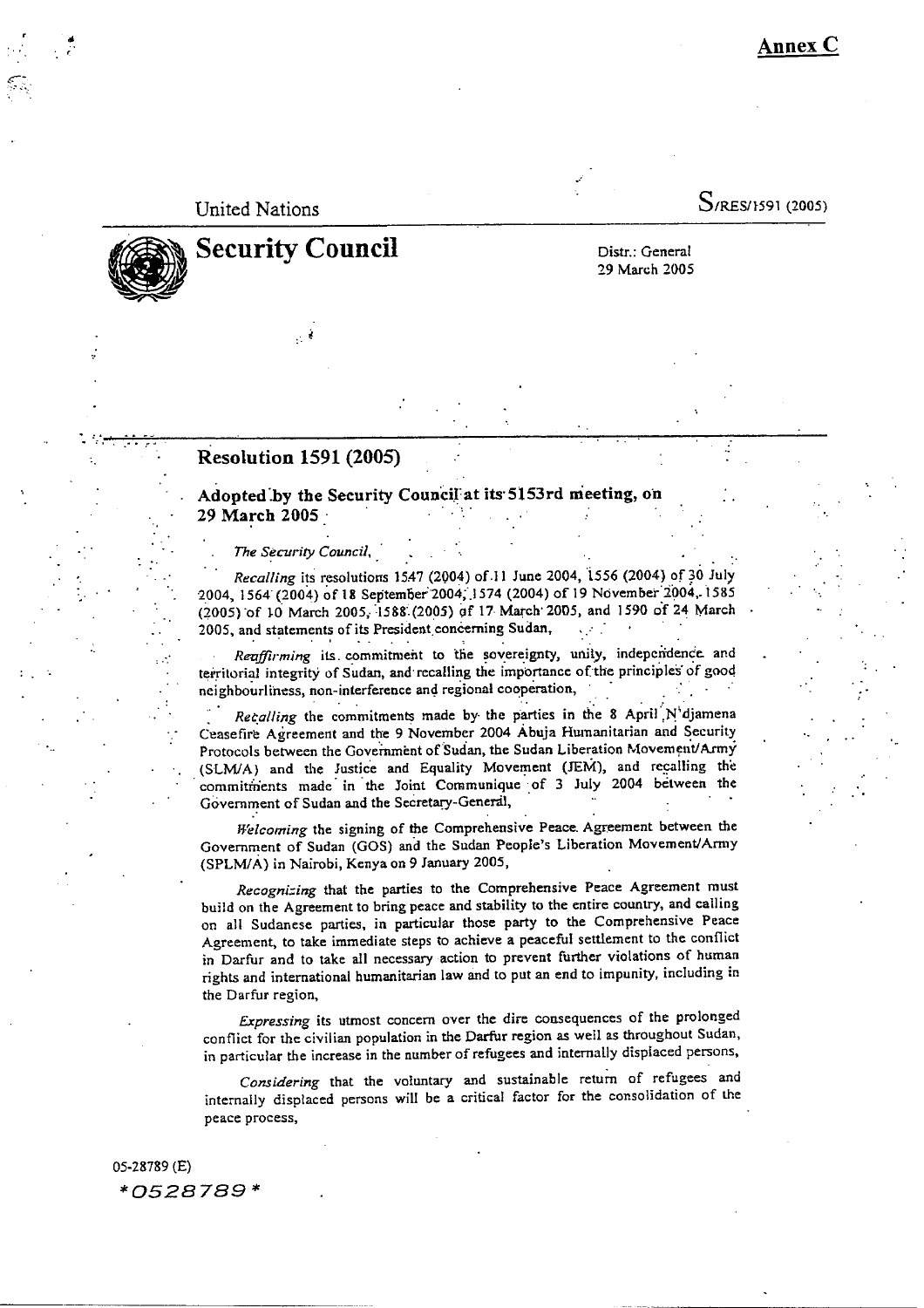$\overline{\mathbf{z}}$ 

Expressing also its deep concern for the security of humanitarian workers and their access to populations in need, including refugees, internally displaced persons and other war-affected populations,

Condemning the continued violations of the N'djamena Ceasefire Agreement of 8 April 2004 and the Abuja Protocols of 9 November 2004 by all sides in Darfur and the deterioration of the security situation and negative impact this has had on humanitarian assistance efforts,

Strongly condemning all violations of human rights and international humanitarian law in the Darfur region, in particular the continuation of violence against civilians and sexual violence against women and girls since the adoption of resolution 1574 (2004), urging all parties to take necessary steps to prevent further violations, and expressing its determination to ensure that those responsible for all such violations are identified and brought to justice without delay,

Recognizing that international support for implementation of  $the$ Comprehensive Peace Agreement is critically important to its success, emphasizing that progress towards resolution of the conflict in Darfur would create conditions conducive for delivery of such assistance, and alarmed that the violence in Darfur nonetheless continues,  $\frac{1}{2}$  and  $\frac{1}{2}$ 

Recalling the demands, in resolutions 1556 (2004), 1564 (2004), and 1574 (2004), that all parties to the conflict in Darfur refrain from any violence against civilians and cooperate fully with the African Union Mission in Darfur,

Welcoming the 16 February 2005 N'djamena Summit on Darfur and the continued commitment of the African Union to play a key role in facilitating a resolution to the conflict in Darfur in all respects, and the announcement by the Government of Sudan on 16 Pebruary 2005 that it would take immediate steps, including withdrawal of its forces from Labado, Qarifa, and Marla in Darfur, and the withdrawal of its Antonov aircraft from Darfur,

Commending the efforts of the African Union, in particular its Chairman,  $\mathcal{L}_{\mathcal{A}}$ acknowledging the progress made by the African Union in the deployment of an international protection force, police, and military observers, and calling on all member states to contribute generously and urgently to the African Union Mission in Darfur.

Reaffirming its resolutions 1325 (2000) on women, peace, and security, 1379 (2001) and 1460 (2003) on children in armed conflicts, as well as resolutions 1265 (1999) and 1296 (2000) on the protection of civilians in armed conflicts and resolution 1502 (2003) on the protection of humanitarian and UN personnel,

Taking note of the Secretary-General's reports of 31 January 2005 (S/2005/57 and Add.1), 3 December 2004 (S/2004/947), 4 February 2005 (S/2005/68), and 4 March 2005 (S/2005/140), as well as the report of 25 January 2005 of the International Commission of Inquiry (S/2005/60),

Determining that the situation in Sudan continues to constitute a threat to international peace and security,

Acting under Chapter VII of the Charter of the United Nations,

Deplores strongly that the Government of Sudan and rebel forces and all  $\mathbf{L}$ other armed groups in Darfur have failed to comply fully with their commitments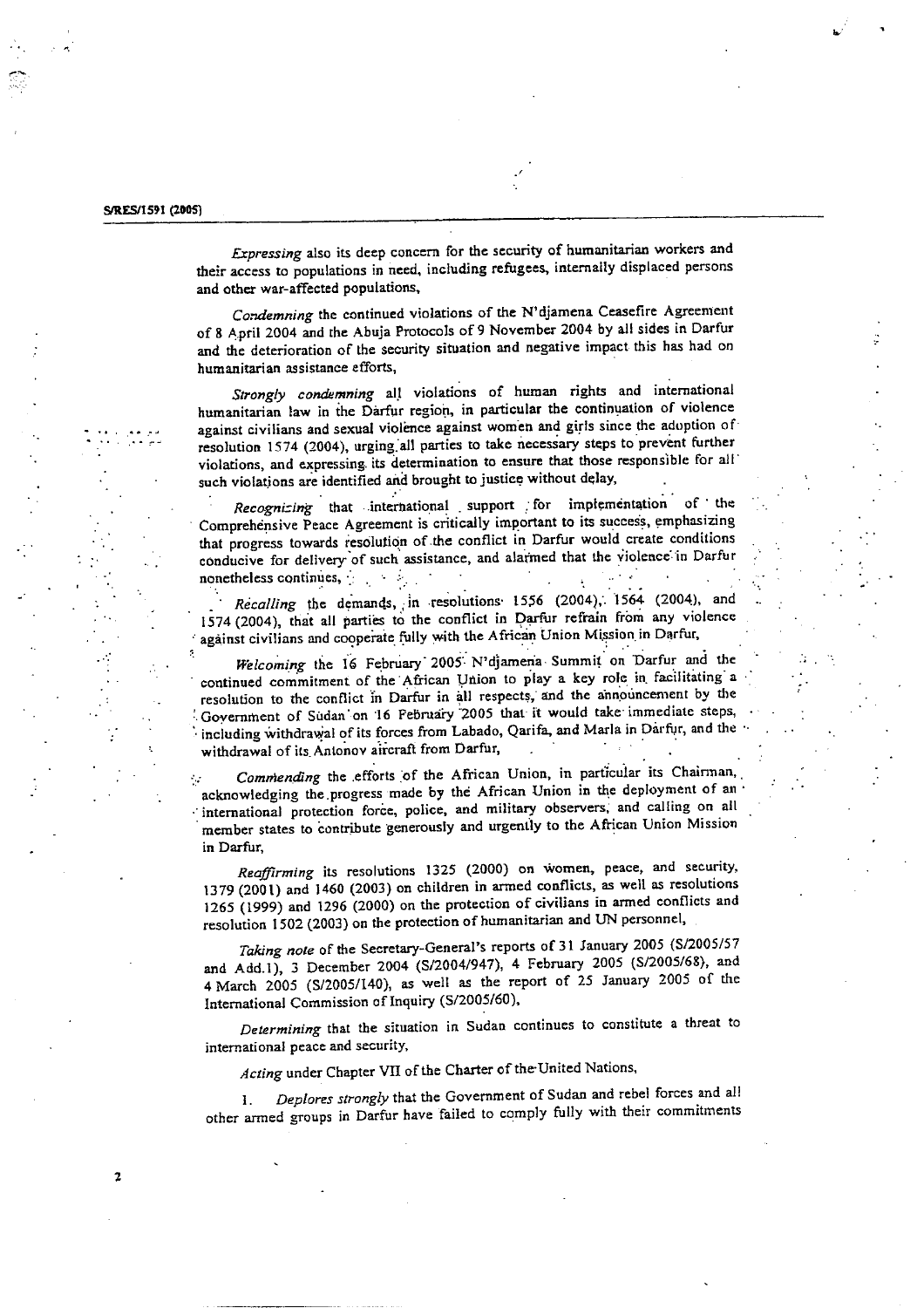#### S/RES/1591 (2005)

3

and the demands of the Council referred to in resolutions 1556 (2004), 1564 (2004), and 1574 (2004), condemns the continued violations of the 8 April 2004 N'djamena Ceasefire Agreement and the 9 November 2004 Abuja Protocols, including air strikes by the Government of Sudan in December 2004 and January 2005 and rebel attacks on Darfur villages in January 2005, and the failure of the Government of Sudan to disarm Janjaweed militiamen and apprehend and bring to justice Janajaweed leaders and their associates who have carried out human rights and international humanitarian law violations and other atrocities, and demands that all parties take immediate steps to fulfil all their commitments to respect the N'djamena Ceasefire Agreement and the Abuja Protocols, including notification of force. positions, to facilitate humanitarian assistance, and to cooperate fully with the African Union Mission;

يتوجون بالا

 $\mathcal{L}_{\mathcal{A}}$ 

Emphasizes that there can be no military solution to the conflict in Darfur, and calls upon the Government of Sudan and the rebel groups, particularly the Justice and Equality Movement and the Sudanese Liberation Movement/Army to resume the Abuja talks rapidly without preconditions and negotiate in good faith to speedily reach agreement, and urges the parties to the Comprehensive Peace Agreement to play an active and constructive role in support of the Abuja talks and take immediate steps to support a peaceful settlement to the conflict in Darfur,

3. Decides, in light of the failure of all parties to the conflict in Darfur to fulfil their commitments,

(a) to establish, in accordance with rule 28 of its provisional rules of procedure, a Committee of the Security Council consisting of all the members of the Council (herein "the Committee"), to undertake to following tasks:

to monitor implementation of the measures referred to in subparagraphs (d) and (e) of this paragraph and paragraphs 7 and 8 of resolution 1556 (2004), and paragraph 7 below;

to designate those individuals subject to the measures imposed by ii. subparagraphs (d) and (e) of this paragraph and to consider requests for exemptions in accordance with subparagraphs  $(f)$  and  $(g)$ ;

iii. to establish such guidelines as may be necessary to facilitate the implementation of the measures imposed by subparagraphs (d) and (e);

to report at least every 90 days to the Security Council on its work; iv.

to consider requests from and, as appropriate, provide prior approval to.  $\mathbf{v}$ the Government of Sudan for the movement of military equipment and supplies into the Darfur region in accordance with paragraph 7 below;

vi. to assess reports from the Panel of Experts established under subparagraph (b) of this paragraph, and Member States, in particular those in the region, on specific steps they are taking to implement the measures imposed by subparagraphs (d) and (e) and paragraph 7 below;

vii. to encourage a dialogue between the Committee and interested Member States, in particular those in the region, including by inviting representatives of such States to meet with the Committee to discuss implementation of the measures;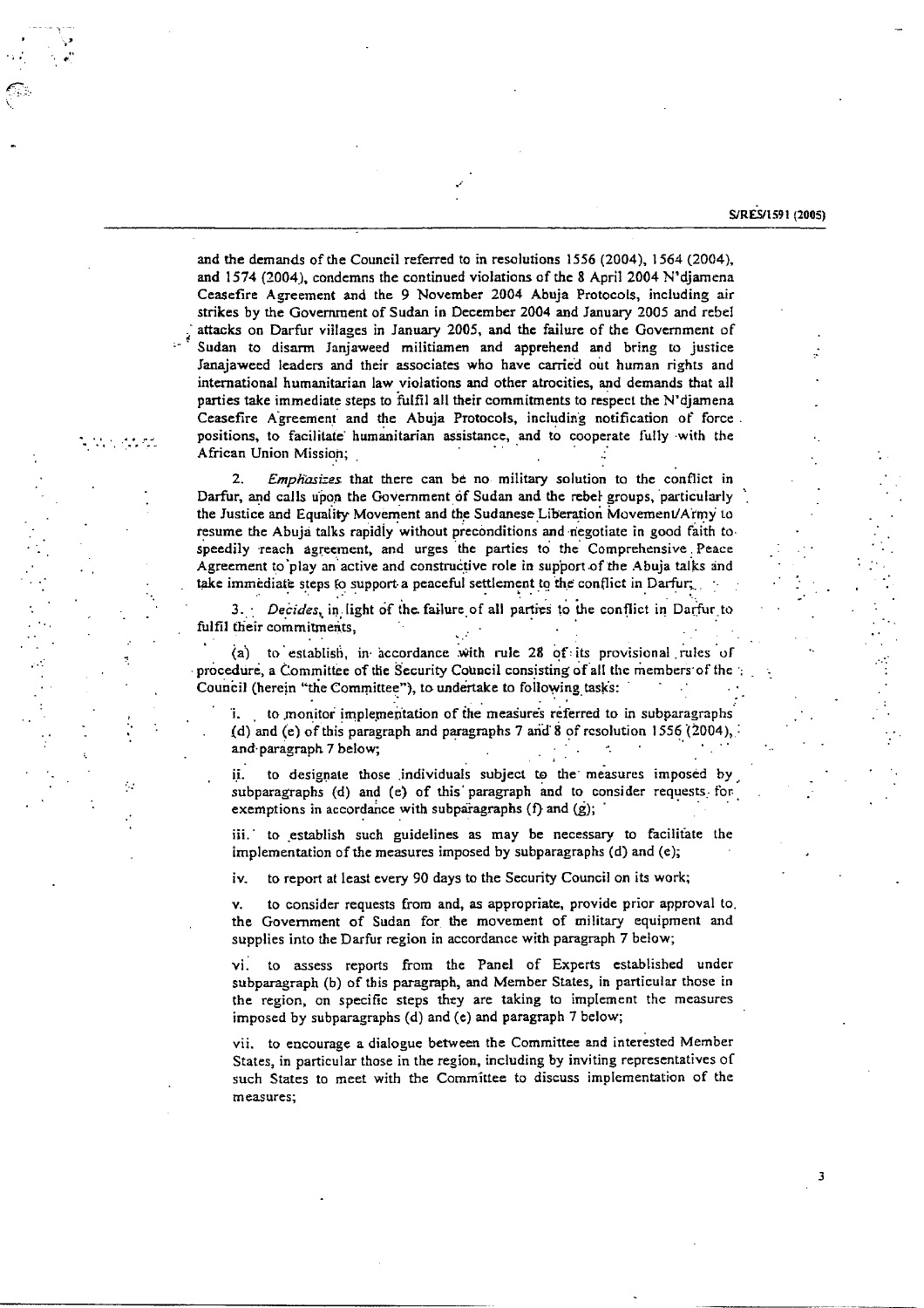and and

 $\overline{a}$ 

(b) to request the Secretary-General, in consultation with the Committee, to appoint for a period of six months, within 30 days of adoption of this resolution, a Panel of Experts comprised of four members and based in Addis Ababa, Ethiopia, to travel regularly to El-Fasher, Sudan and other locations in Sudan, and to operate under the direction of the Committee to undertake the following tasks:

to assist the Committee in monitoring implementation of the measures in i. subparagraphs (d) and (e), paragraphs 7 and 8 of resolution 1556 (2004), and paragraph 7 of this resolution, and to make recommendations to the Committee on actions the Council may want to consider;

to provide a mid-term briefing on its work to the Committee, and an ij. interim report no later than 90 days after adoption of this resolution, and a final report no later than 30 days prior to termination of its mandate to the Council through the Committee with its findings and recommendations; and

iii. to coordinate its activities as appropriate with ongoing operations of the African Union Mission in Sudan (AMIS);

 $\cdot$  (c) that those individuals, as designated by the Committee established by subparagraph (a) above, based on the information provided by Member States, the Secretary-General, the High Commissioner for Human Rights or the Panel of Experts established under subparagraph (b) of this paragraph above, and other relevant sources, who impede the peace process, constitute a threat to stability in Darfur and the region, commit violations of international humanitarian or human rights law or other atrocities, violate the measures implemented by Member States in accordance with paragraphs 7 and 8 of resolution 1556 (2004) and paragraph 7 of this resolution as implemented by a state, or are responsible for offensive military overflights described in paragraph 6 of this resolution, shall be subject to the measures identified in subparagraphs (d) and (e) below;

(d) that all States shall take the necessary measures to prevent entry into or transit through their territories of all persons as designated by the Committee pursuant to subparagraph (c) above, provided that nothing in this paragraph shall obligate a State to refuse entry into its territory to its own nationals;

.(e) that all States shall freeze all funds, financial assets and economic resources that are on their territories on the date of adoption of this resolution or at any time thereafter, that are owned or controlled, directly or indirectly, by the persons designated by the Committee pursuant to subparagraph (c) above, or that are held by entities owned or controlled, directly or indirectly, by such persons or by persons acting on their behalf or at their direction, and decides further that all States shall ensure that no funds, financial assets or economic resources are made available by their nationals or by any persons within their territories to or for the benefit of such persons or entities;

that the measures imposed by subparagraph (d) above shall not apply (f). where the Committee established by subparagraph (a) above determines on a case by case basis that such travel is justified on the ground of humanitarian need, including religious obligation, or where the Committee concludes that an exemption would otherwise further the objectives of the Council's resolutions for the creation of peace and stability in Sudan and the region;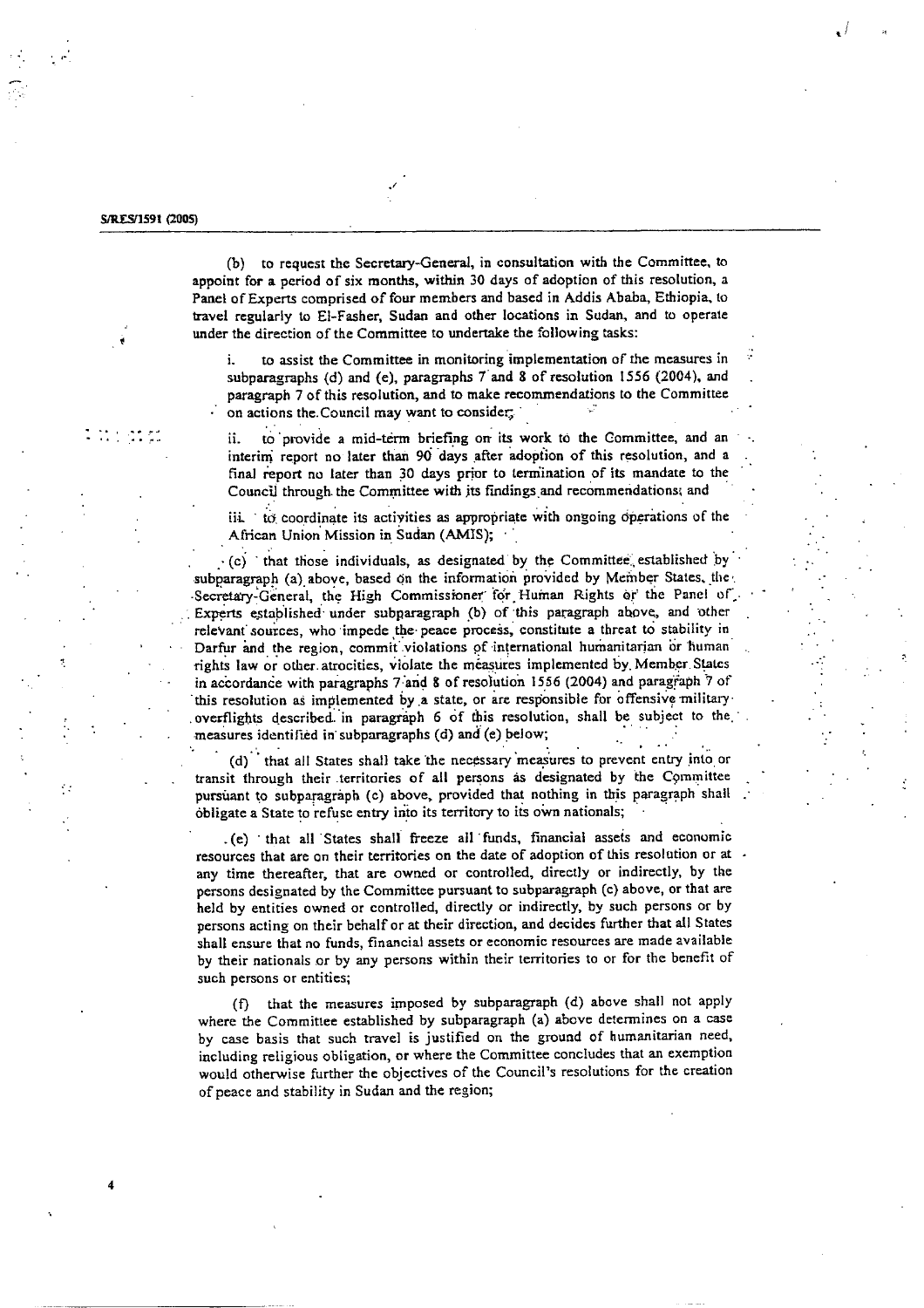S/RES/1591 (2005)

5

that the measures imposed by subparagraph (e) of this resolution do not  $(g)$ apply to funds, other financial assets and economic resources that:

have been determined by relevant States to be necessary for basic i. expenses, including payment for foodstuffs, rent or mortgage, medicines and medical treatment, taxes, insurance premiums, and public utility charges or for payment of reasonable professional fees and reimbursement of incurred expenses associated with the provision of legal services, or fees or service charges, in accordance with national laws, for routine holding or maintenance of frozen funds, other financial assets and economic resources, after notification by the relevant States to the Committee of the intention to authorize, where appropriate, access to such funds, other financial assets and economic resources and in the absence of a negative decision by the Committee within two working days of such notification;

have been determined by relevant States to be necessary for ii. extraordinary expenses, provided that such determination has been notified by the relevant States to the Committee and has been approved by the Committee,  $or$  $\mathbf{r}$  $\sim$   $\sim$ 

have been determined by relevant States to be the subject of a judicial, iii. administrative or arbitral lien or judgment, in which case the funds, or other financial assets and economic resources may be used to satisfy that lien or judgment provided that the lien or judgment was entered prior to the date of the present resolution, is not for the benefit of a person or entity designated by the Committee, and has been notified by the relevant States to the Committee;

 $4.1$ Decides that the measures referred to in subparagraphs 3 (d) and (e) shall enter into force 30 days from the date of adoption of this resolution, unless the Security Council determines before then that the parties to the conflict in Darfur have complied with all the commitments and demands referred to in paragraph I above and paragraph 6 below;

Expresses its readiness to consider the modification or termination of the 5. measures under paragraph 3, on the recommendation of the Committee or at the end of a period of 12 months from the date of adoption of this resolution, or earlier if the Security Council determines before then that the parties to the conflict in Darfur have complied with all the commitments and demands referred to in paragraph 1 above and paragraph 6 below;

6. Demands that the Government of Sudan, in accordance with its commitments under the 8 April 2004 N'diamena Ceasefire Agreement and the 9 November 2004 Abuja Security Protocol, immediately cease conducting offensive military flights in and over the Darfur region, and invites the African Union Ceasefire Commission to share pertinent information as appropriate in this regard with the Secretary-General, the Committee, or the Panel of Experts established under paragraph 3 (b);

Reaffirms the measures imposed by paragraphs 7 and 8 of resolution 7. 1556 (2004), and decides that these measures shall immediately upon adoption of this resolution, also apply to all the parties to the N'djamena Ceasefire Agreement and any other belligerents in the states of North Darfur, South Darfur and West Darfur; decides that these measures shall not apply to the supplies and related technical training and assistance listed in paragraph 9 of resolution 1556 (2004);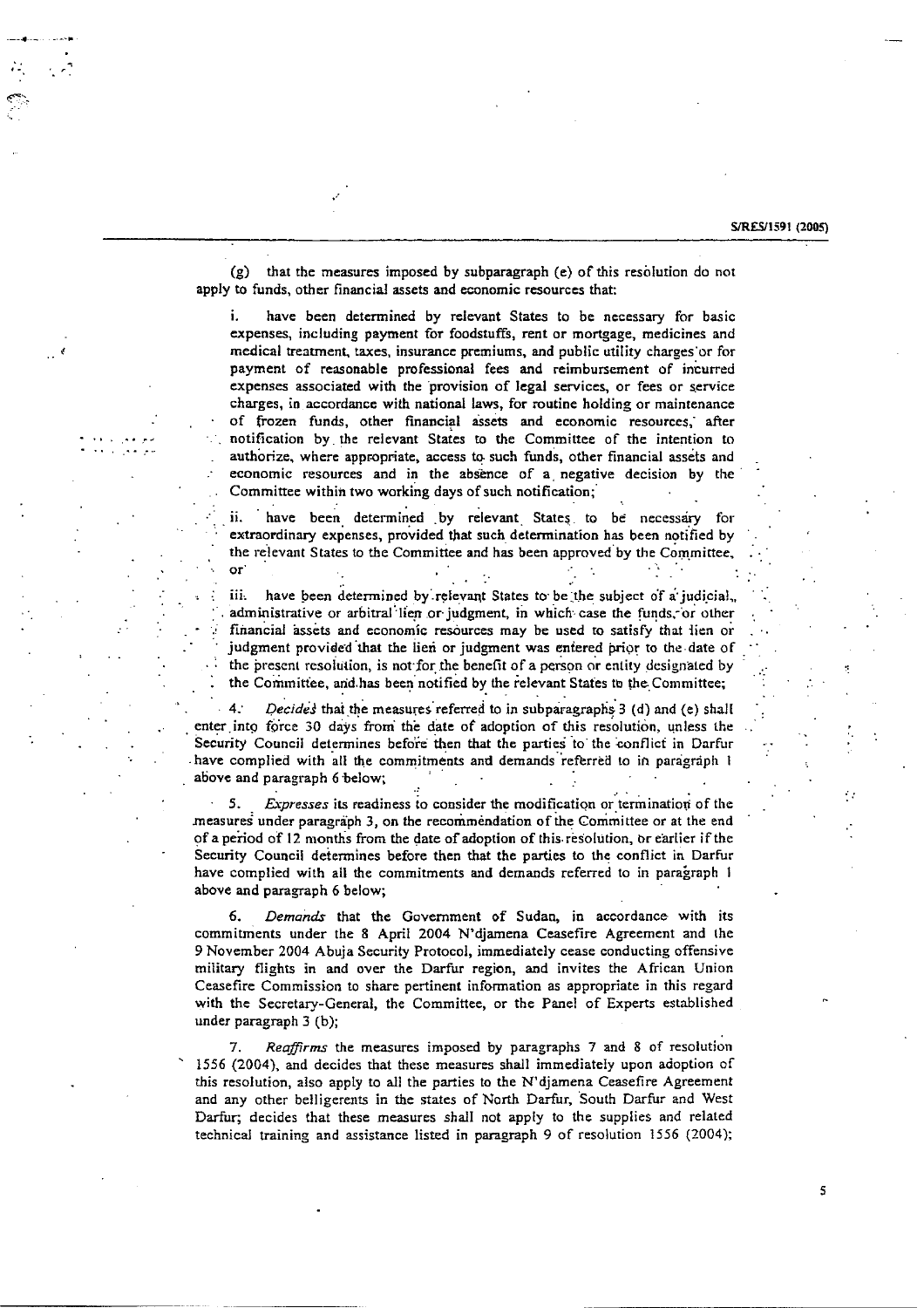#### S/RES/1591 (2005)

6

Κz.

decides that these measures shall not apply with respect to assistance and supplies provided in support of implementation of the Comprehensive Peace Agreement; further decides that these measures shall not apply to movements of military equipment and supplies into the Darfur region that are approved in advance by the Committee established under paragraph 3 (a) upon a request by the Government of Sudan; and invites the African Union Ceasefire Commission to share pertinent information as appropriate in this regard with the Secretary-General, the Committee, or the Panel of Experts established under paragraph 3 (b):

8. Reiterates that, in the event the parties fail to fulfil their commitments and demands as outlined in paragraphs 1 and 6, and the situation in Darfur continues to deteriorate, the Council will consider further measures as provided for in Article 41 of the Charter of the United Nations:

 $\mathcal{A}$ 

 $\bullet$ Decides to remain seized of the matter.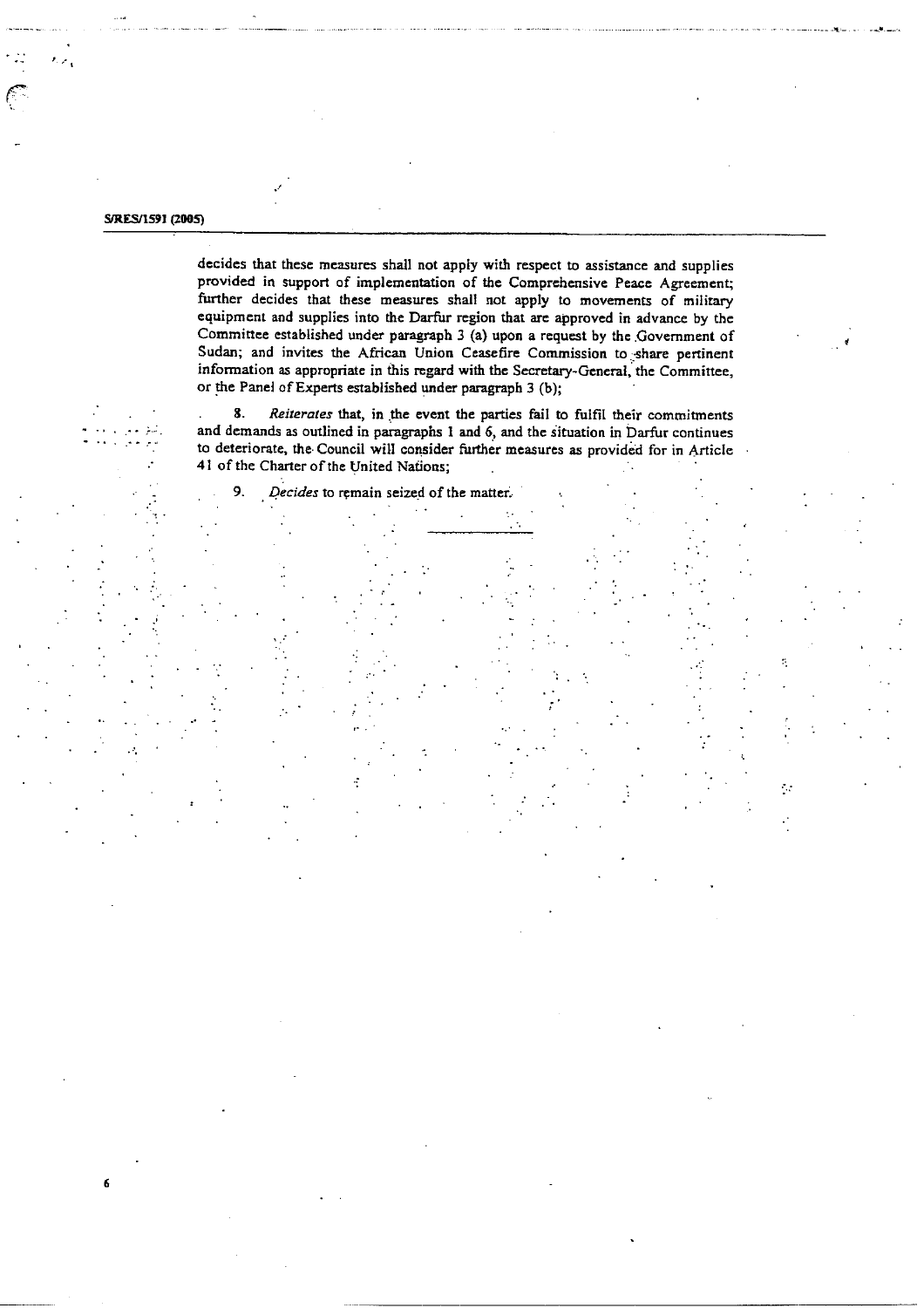#### **L.N. 45 of 2005**

# **UNITED NATIONS SANCTIONS (SUDAN) REGULATION**

#### **CONTENTS**

Section Page

#### PART 1

#### **PRELIMINARY**

|  |  | <b>B</b> 319 |
|--|--|--------------|
|--|--|--------------|

# PART 2

#### **PROHIBITIONS**

#### **Supply and delivery of goods**

| Prohibition against supply and delivery of certain goods to |  |
|-------------------------------------------------------------|--|
|                                                             |  |

# **Carriage of goods**

| 4. Prohibition against carriage of certain goods to persons connected |  |
|-----------------------------------------------------------------------|--|
| 5. Offences in respect of carriage of certain goods to persons        |  |

# **Provision of technical assistance or training**

| 6. Prohibition against provision of certain technical assistance or |  |
|---------------------------------------------------------------------|--|
|                                                                     |  |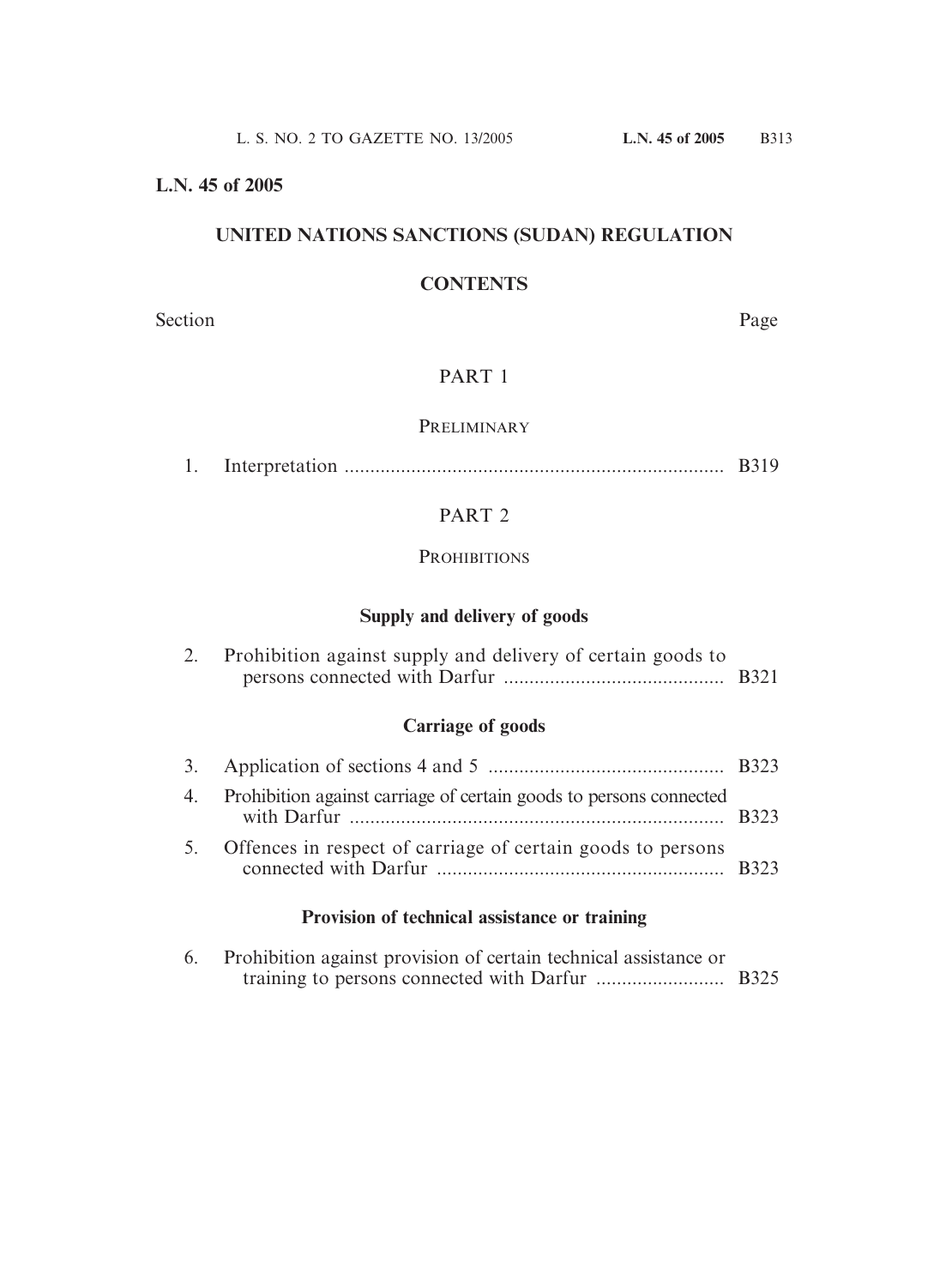Section Page

#### PART 3

#### **LICENCE**

| 7. Licence for supply, delivery or carriage of certain goods  B327        |  |
|---------------------------------------------------------------------------|--|
| 8. Licence for provision of certain technical assistance or training B329 |  |
| 9. Provision of false information or documents for purpose of             |  |
|                                                                           |  |

# PART 4

#### THINGS DONE OUTSIDE HKSAR

| 10. Licence or permission granted by authorities of places outside |  |
|--------------------------------------------------------------------|--|
| <b>HKSAR</b>                                                       |  |

#### PART 5

ENFORCEMENT OF REGULATION

### **Investigation, etc. of suspected ships**

| 13. Power of authorized officers to enter and detain ships  B335 |  |
|------------------------------------------------------------------|--|
|                                                                  |  |

# **Investigation, etc. of suspected aircraft**

| 16. Offences by charterer, operator or commander of aircraft  B337  |  |
|---------------------------------------------------------------------|--|
| 17. Power of authorized officers to enter and detain aircraft  B339 |  |
|                                                                     |  |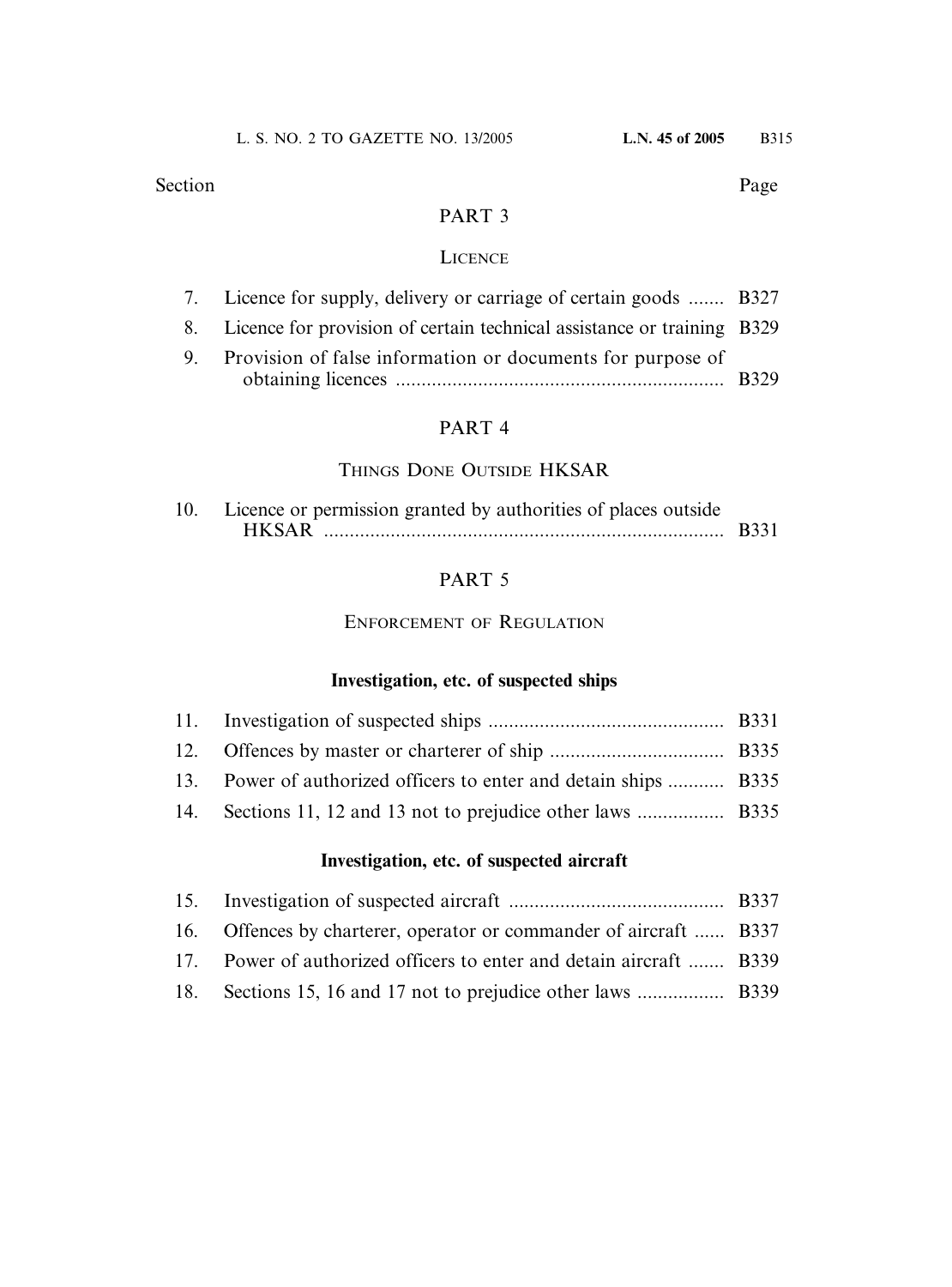#### Section Page

# **Investigation, etc. of suspected vehicles**

| 21. Power of authorized officers to enter and detain vehicles  B343 |  |
|---------------------------------------------------------------------|--|
|                                                                     |  |

# **General**

# PART 6

#### **EVIDENCE**

### PART 7

### DISCLOSURE OF INFORMATION OR DOCUMENTS

|  | 27. |  |  |
|--|-----|--|--|
|--|-----|--|--|

### PART 8

# OTHER OFFENCES AND MISCELLANEOUS MATTERS

| 29. | Offences in relation to obstruction of authorized persons, etc. B349 |  |
|-----|----------------------------------------------------------------------|--|
|     |                                                                      |  |
|     |                                                                      |  |
|     |                                                                      |  |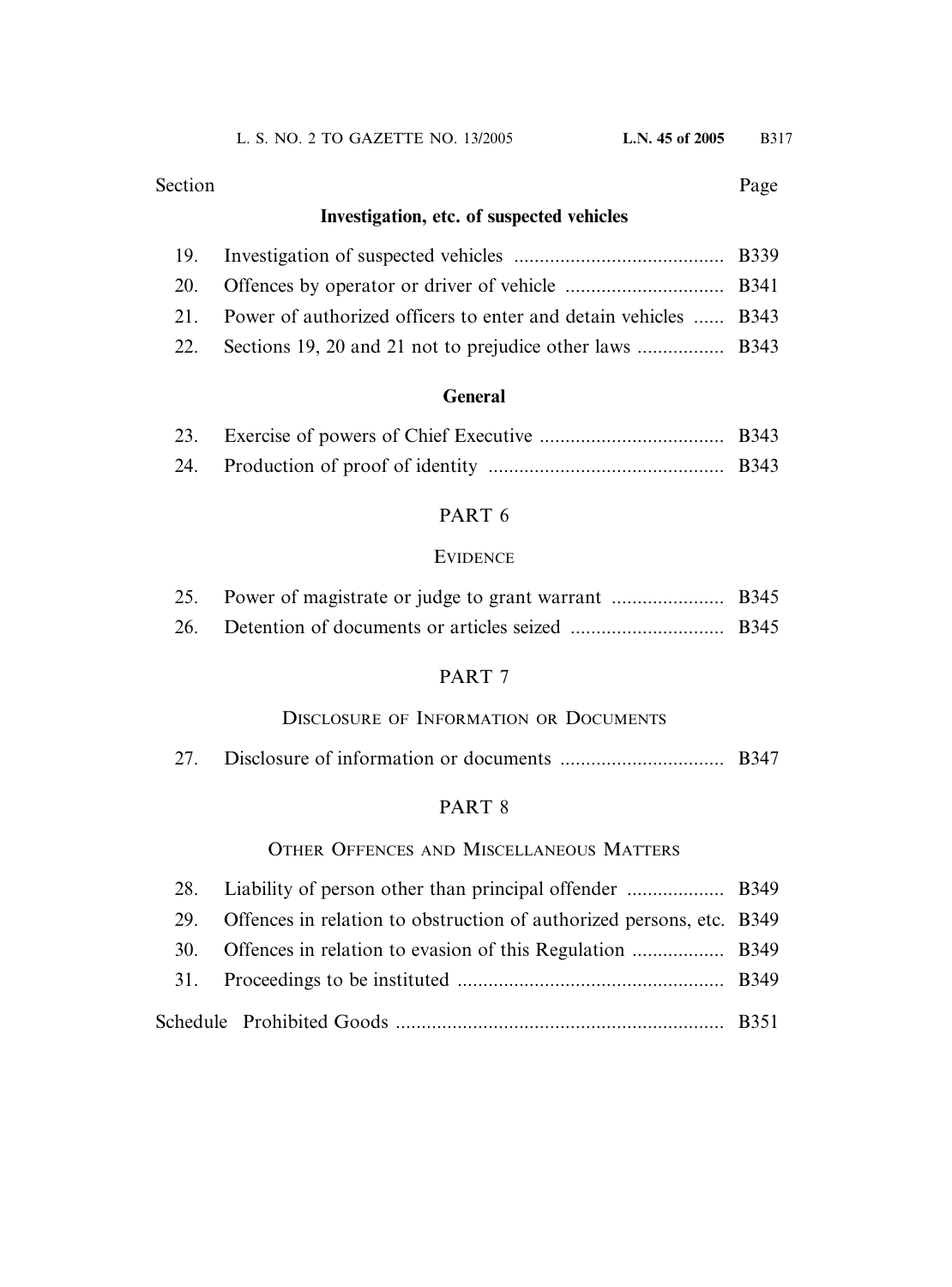#### **UNITED NATIONS SANCTIONS (SUDAN) REGULATION**

(Made under section 3 of the United Nations Sanctions Ordinance (Cap. 537) on the instruction of the Ministry of Foreign Affairs of the People's Republic of China and after consultation with the Executive Council)

#### PART 1

#### **PRELIMINARY**

#### **1. Interpretation**

In this Regulation, unless the context otherwise requires— "authorized officer" (獲授權人員) means—

- (*a*) a police officer;
- (*b*) a member of the Customs and Excise Service holding an office specified in Schedule 1 to the Customs and Excise Service Ordinance (Cap. 342); or
- (*c*) a public officer employed in the Customs and Excise Department in the Trade Controls Officer Grade;

"commander" (機長), in relation to an aircraft, means the member of the flight crew designated as the commander of the aircraft by the operator of the aircraft, or, failing such a person, the person who is for the time being the pilot in command of the aircraft;

"Commissioner" (關長) means the Commissioner of Customs and Excise, the Deputy Commissioner of Customs and Excise or any Assistant Commissioner of Customs and Excise;

"Darfur" (達爾富爾) means the states of North Darfur, South Darfur and West Darfur of Sudan;

"licence" (特許) means a licence granted under section  $7(1)(a)$  or  $(b)$  or  $8(1)$ ;

- "master" (船長), in relation to a ship, includes any person (other than a pilot) for the time being in charge of the ship;
- "operator" (營運人), in relation to an aircraft or a vehicle, means the person for the time being having the management of the aircraft or the vehicle;
- "owner" (擁有人), in relation to a ship, where the owner of the ship is not the operator, means the operator and any person to whom it is chartered;
- "person connected with Darfur" (有關連人士) means any non-governmental entity or individual, including the Janjaweed, operating in Darfur;
- "prohibited goods" (禁制物品) means any goods specified in the Schedule;
- "ship" (船舶) includes every description of vessel used in navigation not propelled by oars.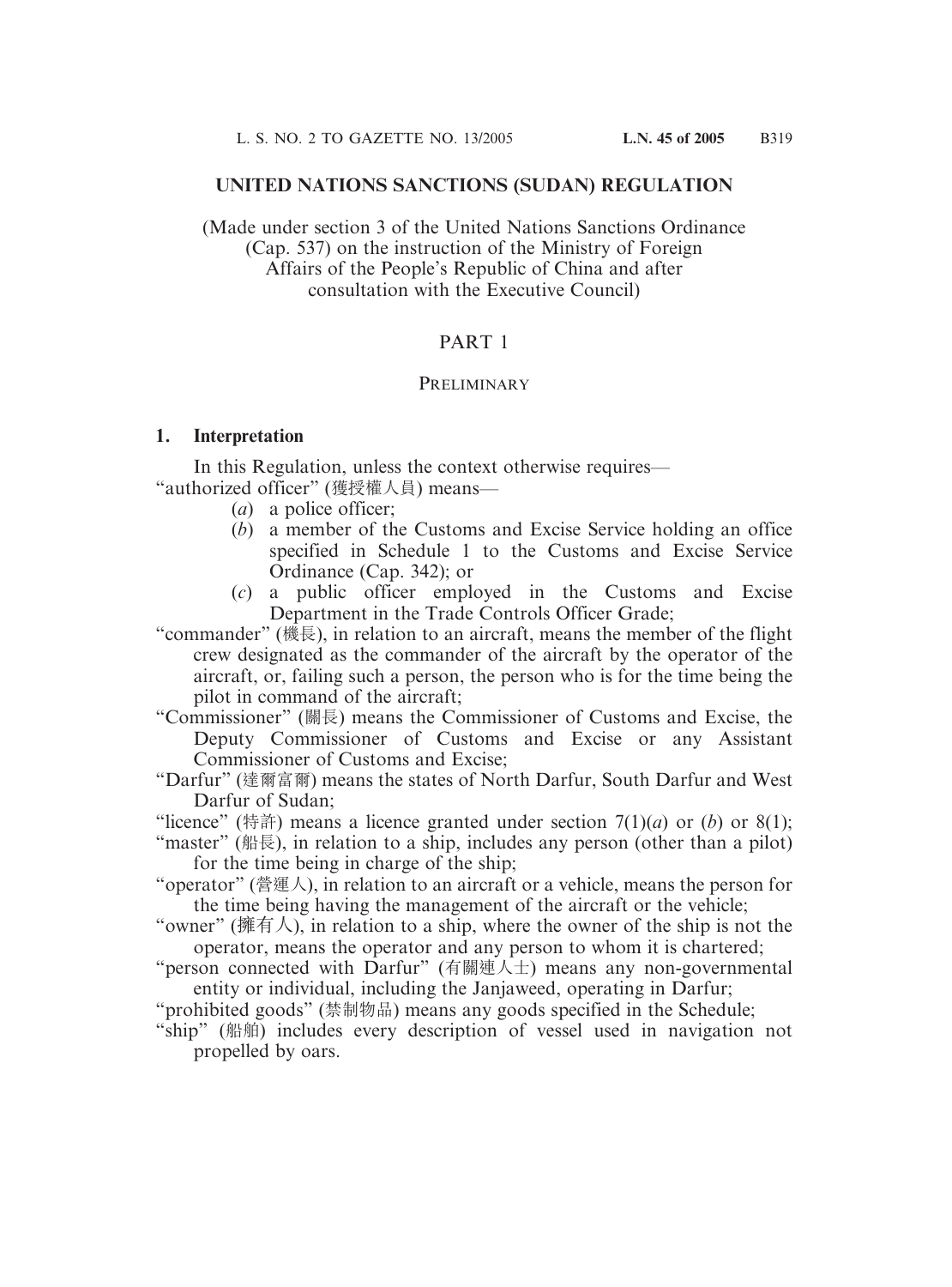#### PART<sub>2</sub>

#### **PROHIBITIONS**

#### **Supply and delivery of goods**

#### **2. Prohibition against supply and delivery of certain goods to persons connected with Darfur**

(1) Except under the authority of a licence granted under section  $7(1)(a)$ , a person shall not supply or deliver, agree to supply or deliver, or do any act likely to promote the supply or delivery of, any prohibited goods—

- (*a*) to, or to the order of, a person connected with Darfur; or
- (*b*) to a destination for the purpose of delivery, directly or indirectly, to, or to the order of, a person connected with Darfur.

(2) A person who contravenes subsection (1) commits an offence and is liable—

- (*a*) on conviction on indictment to a fine and to imprisonment for 7 years; or
- (*b*) on summary conviction to a fine at level 6 and to imprisonment for 6 months.

(3) In any proceedings for an offence in relation to a contravention of subsection (1), it is a defence for a person charged to prove that he did not know and had no reason to believe—

- (*a*) that the goods concerned were prohibited goods; or
- (*b*) that the goods concerned were to be supplied or delivered—
	- (i) to, or to the order of, a person connected with Darfur; or
	- (ii) to a destination for the purpose of delivery, directly or indirectly, to, or to the order of, a person connected with Darfur.
- (4) This section applies to—
	- (*a*) a person within the HKSAR; and
	- (*b*) a person acting elsewhere who is—
		- (i) both a Hong Kong permanent resident and a Chinese national; or
		- (ii) a body incorporated or constituted under the law of the HKSAR.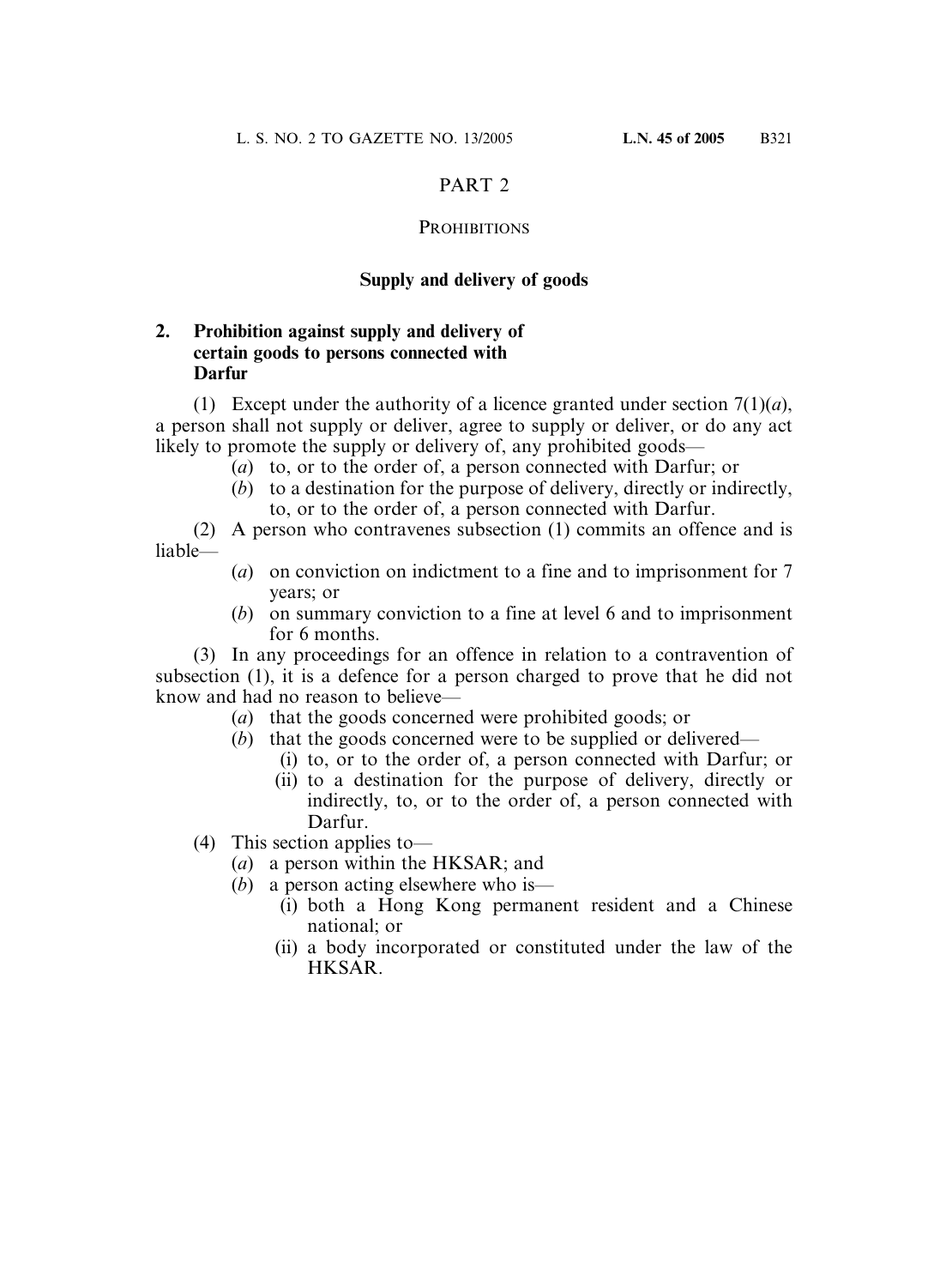#### **Carriage of goods**

#### **3. Application of sections 4 and 5**

Sections 4 and 5 apply to—

- (*a*) a ship that is registered in the HKSAR;
- (*b*) an aircraft that is registered in the HKSAR;
- (*c*) any other ship or aircraft that is for the time being chartered to a person who is—
	- (i) within the HKSAR;
	- (ii) both a Hong Kong permanent resident and a Chinese national; or
	- (iii) a body incorporated or constituted under the law of the HKSAR; and
- $(d)$  a vehicle within the HKSAR.

#### **4. Prohibition against carriage of certain goods to persons connected with Darfur**

(1) Except under the authority of a licence granted under section 7(1)(*b*), and without prejudice to the generality of section 2, a ship, aircraft or vehicle to which this section and section 5 apply shall not be used for the carriage of any prohibited goods if the carriage is, or forms part of, carriage—

- (*a*) to, or to the order of, a person connected with Darfur; or
- (*b*) to a destination for the purpose of delivery, directly or indirectly, to, or to the order of, a person connected with Darfur.
- (2) Subsection (1) does not apply if—
	- (*a*) the carriage of the prohibited goods is performed in the course of the supply or delivery of the prohibited goods; and
	- (*b*) the supply or delivery was authorized by a licence granted under section 7(1)(*a*).

(3) This section does not operate so as to prejudice any other law prohibiting or restricting the use of ships, aircraft or vehicles.

#### **5. Offences in respect of carriage of certain goods to persons connected with Darfur**

(1) For the purposes of subsection (2), "specified person" (指明人士), means—

- (*a*) in relation to a ship registered in the HKSAR, the owner or master of the ship;
- (*b*) in relation to any other ship—
	- (i) the person to whom the ship is for the time being chartered; or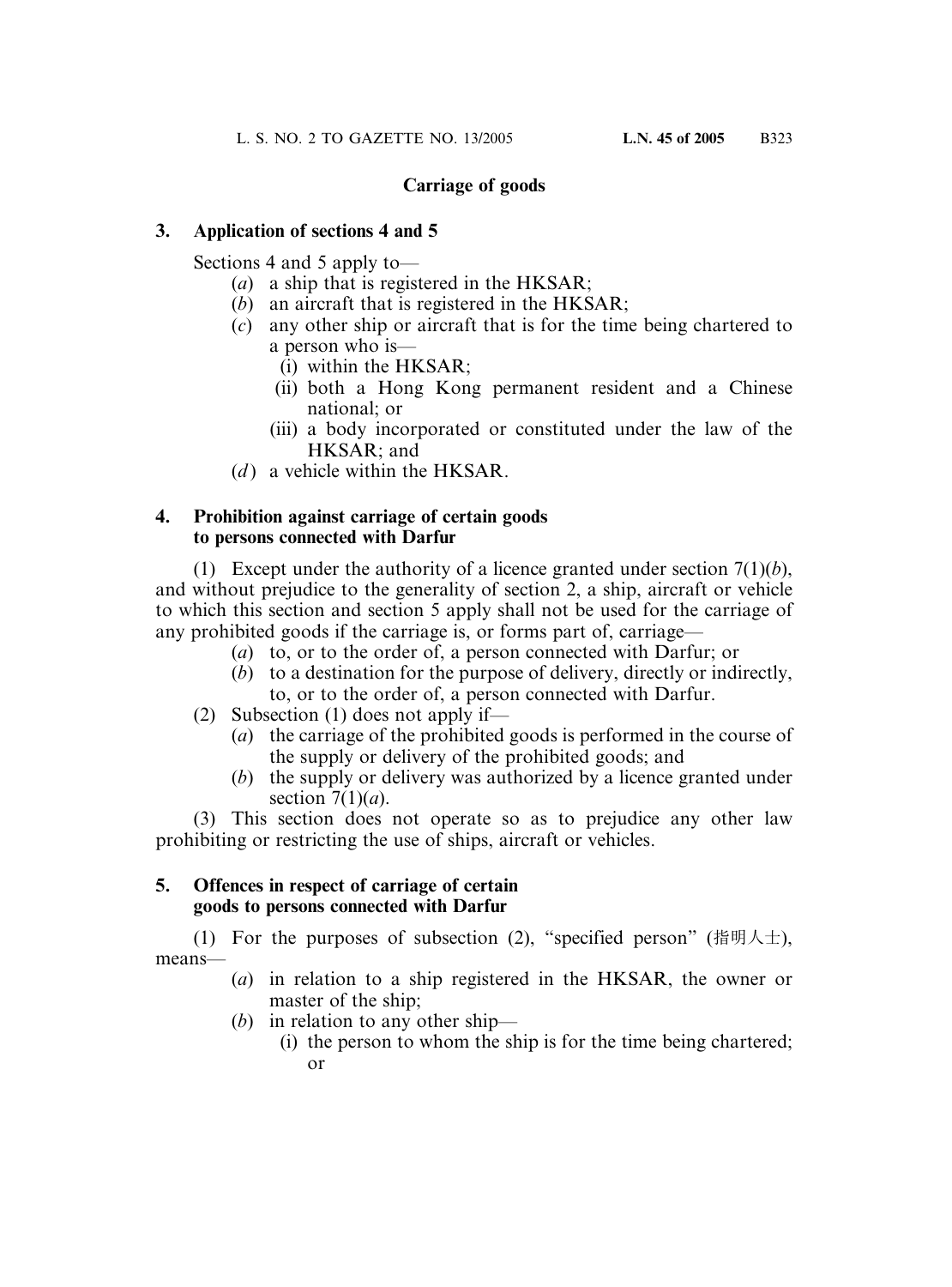- (ii) the master of the ship, if the master is within the HKSAR or is both a Hong Kong permanent resident and a Chinese national;
- (*c*) in relation to an aircraft registered in the HKSAR, the operator or commander of the aircraft;
- (*d*) in relation to any other aircraft—
	- (i) the person to whom the aircraft is for the time being chartered;
	- (ii) the operator of the aircraft, if the operator is within the HKSAR, is both a Hong Kong permanent resident and a Chinese national, or is a body incorporated or constituted under the law of the HKSAR; or
	- (iii) the commander of the aircraft, if the commander is within the HKSAR or is both a Hong Kong permanent resident and a Chinese national; or
- (*e*) in relation to a vehicle, the operator or driver of the vehicle.

(2) If a ship, aircraft or vehicle is used in contravention of section 4(1), each specified person commits an offence and is liable—

- (*a*) on conviction on indictment to a fine and to imprisonment for 7 years; or
- (*b*) on summary conviction to a fine at level 6 and to imprisonment for 6 months.

(3) In any proceedings for an offence in relation to a contravention of section 4(1), it is a defence for a person charged to prove that he did not know and had no reason to believe—

- (*a*) that the goods concerned were prohibited goods; or
- (*b*) that the carriage of the goods concerned was, or formed part of, carriage—
	- (i) to, or to the order of, a person connected with Darfur; or
	- (ii) to a destination for the purpose of delivery, directly or indirectly, to, or to the order of, a person connected with Darfur.

#### **Provision of technical assistance or training**

#### **6. Prohibition against provision of certain technical assistance or training to persons connected with Darfur**

(1) Except under the authority of a licence granted under section 8(1), a person shall not provide to a person connected with Darfur any technical assistance or training related to the supply, delivery, manufacture, maintenance or use of any prohibited goods.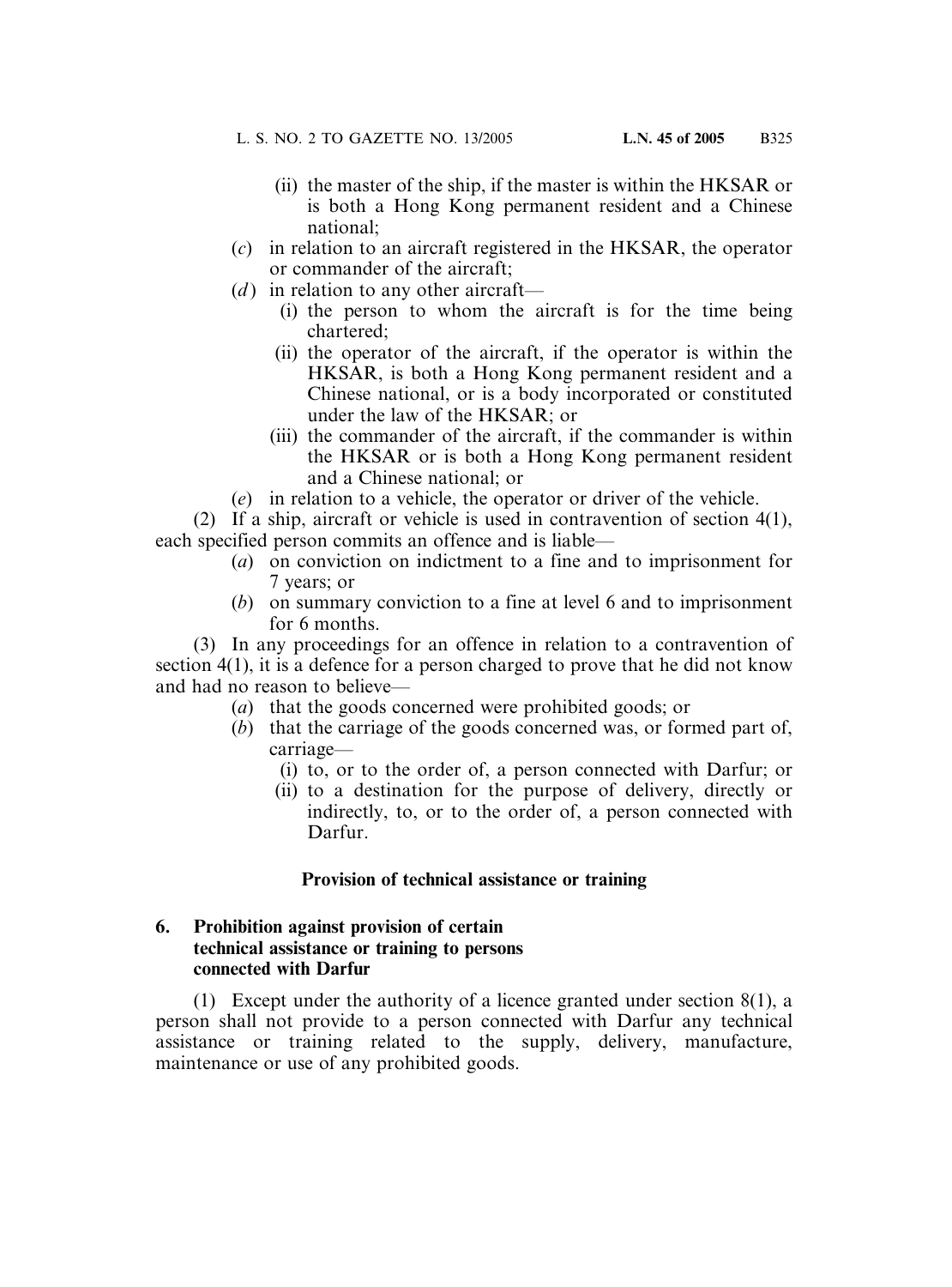(2) A person who contravenes subsection (1) commits an offence and is liable—

- (*a*) on conviction on indictment to a fine and to imprisonment for 7 years; or
- (*b*) on summary conviction to a fine at level 6 and to imprisonment for 6 months.

(3) In any proceedings for an offence in relation to a contravention of subsection (1), it is a defence for a person charged to prove that he did not know and had no reason to believe—

- (*a*) that the assistance or training concerned was being provided to a person connected with Darfur; or
- (*b*) that the assistance or training concerned related to the supply, delivery, manufacture, maintenance or use of any prohibited goods.
- (4) This section applies to—
	- (*a*) a person within the HKSAR; and
	- (*b*) a person acting elsewhere who is—
		- (i) both a Hong Kong permanent resident and a Chinese national; or
		- (ii) a body incorporated or constituted under the law of the HKSAR.

### PART 3

#### **LICENCE**

#### **7. Licence for supply, delivery or carriage of certain goods**

(1) If it is proved to the satisfaction of the Chief Executive that any one of the requirements in subsection (2) is met, the Chief Executive shall, on application, grant, as appropriate—

- (*a*) a licence for the supply or delivery of prohibited goods, or the doing of an act likely to promote the supply or delivery of prohibited goods—
	- (i) to, or to the order of, a person connected with Darfur; or
	- (ii) to a destination for the purpose of delivery, directly or indirectly, to, or to the order of, a person connected with Darfur; or
- (*b*) a licence for the carriage of prohibited goods which is, or forms part of, carriage—
	- (i) to, or to the order of, a person connected with Darfur; or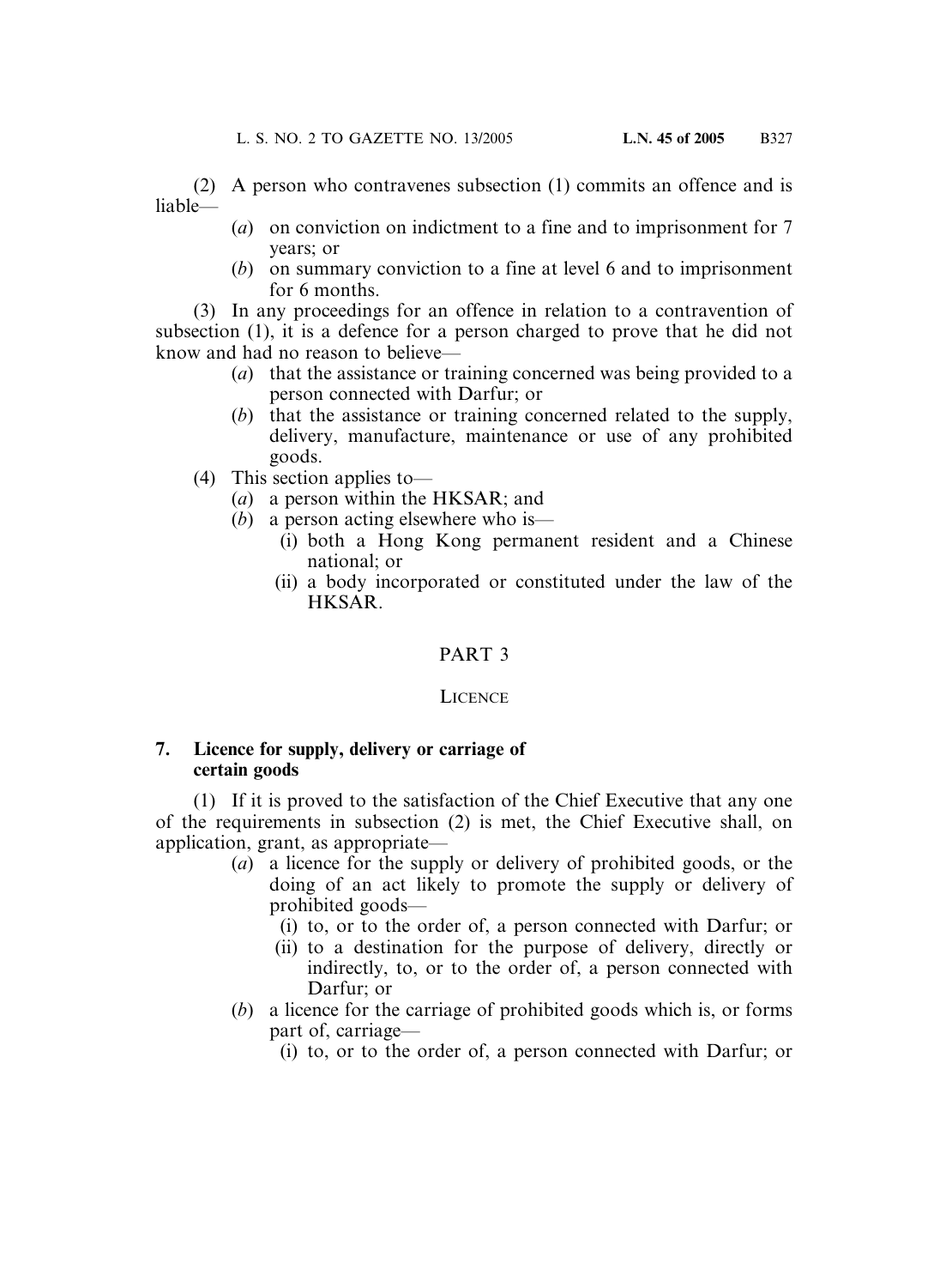- (ii) to a destination for the purpose of delivery, directly or indirectly, to, or to the order of, a person connected with Darfur.
- (2) The requirements referred to in subsection (1) are as follows—
	- (*a*) the prohibited goods are for monitoring, verification or peace support operations, including such operations led by regional organizations, that are authorized by the United Nations or are operating with the consent of the relevant parties;
	- (*b*) the prohibited goods are non-lethal military equipment intended solely for humanitarian, human rights monitoring or protective use;
	- (*c*) the prohibited goods are protective clothing including flak jackets and military helmets, for the personal use of the personnel of the United Nations, human rights monitors, representatives of the media, humanitarian and development workers and associated personnel.

#### **8. Licence for provision of certain technical assistance or training**

(1) If it is proved to the satisfaction of the Chief Executive that any one of the requirements in subsection (2) is met, the Chief Executive shall, on application, grant a licence for the provision to a person connected with Darfur of technical assistance or training related to the supply, delivery, manufacture, maintenance or use of prohibited goods.

- (2) The requirements referred to in subsection (1) are as follows—
	- (*a*) the technical assistance or training is related to the supply, delivery, manufacture, maintenance or use of prohibited goods which are for monitoring, verification or peace support operations, including such operations led by regional organizations, that are authorized by the United Nations or are operating with the consent of the relevant parties;
	- (*b*) the technical assistance or training is related to the supply, delivery, manufacture, maintenance or use of non-lethal military equipment intended solely for humanitarian, human rights monitoring or protective use.

#### **9. Provision of false information or documents for purpose of obtaining licences**

(1) If, for the purpose of obtaining a licence, a person makes any statement or provides or produces any information or document that he knows to be false in a material particular, that person commits an offence and is liable—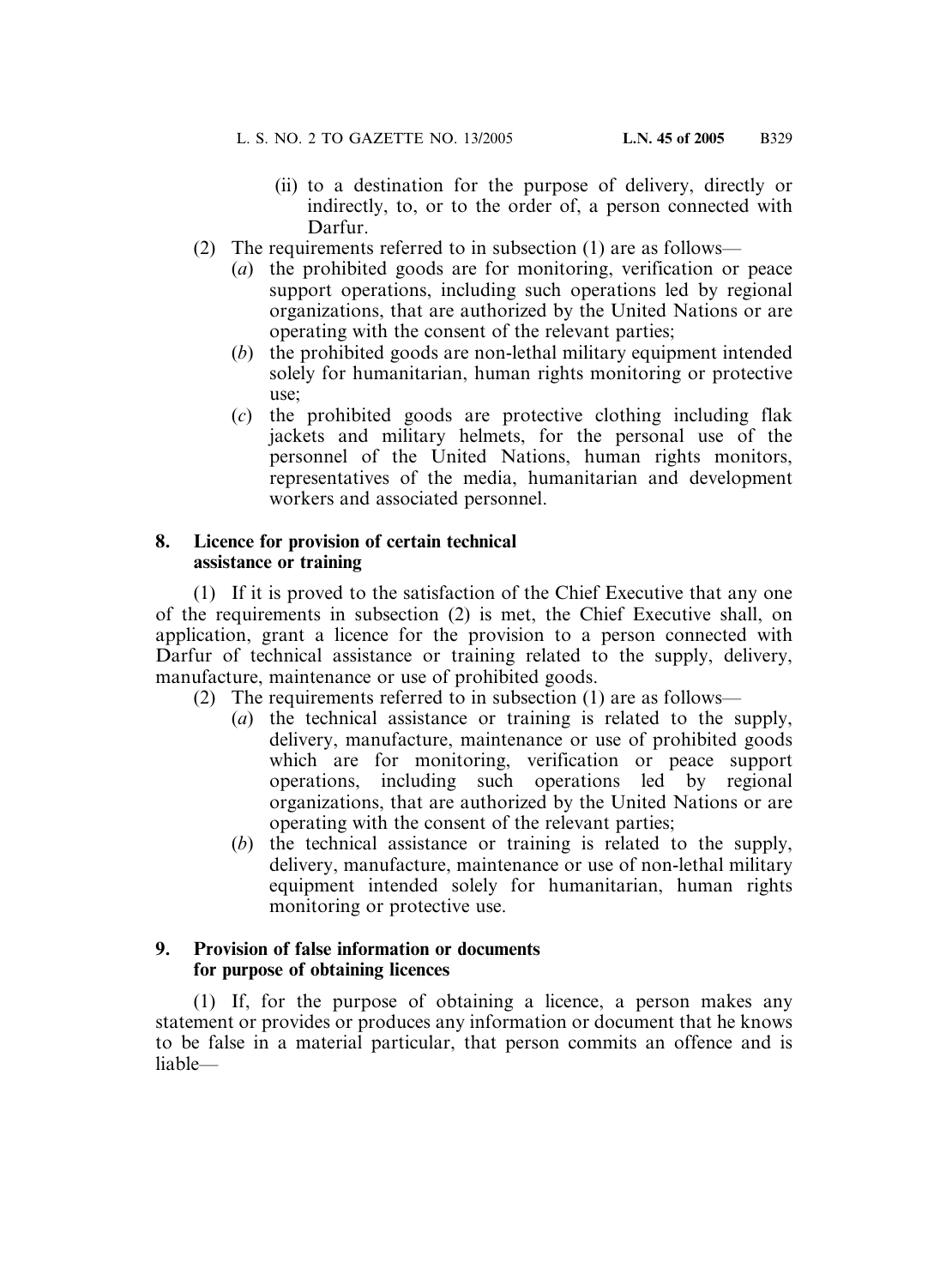- (*a*) on conviction on indictment to a fine and to imprisonment for 2 years; or
- (*b*) on summary conviction to a fine at level 6 and to imprisonment for 6 months.

(2) If, for the purpose of obtaining a licence, a person recklessly makes any statement or provides or produces any information or document that is false in a material particular, that person commits an offence and is liable—

- (*a*) on conviction on indictment to a fine and to imprisonment for 2 years; or
- (*b*) on summary conviction to a fine at level 6 and to imprisonment for 6 months.

### PART 4

# THINGS DONE OUTSIDE HKSAR

#### **10. Licence or permission granted by authorities of places outside HKSAR**

(1) If the circumstances described in subsection (2) apply, a provision of this Regulation which prohibits the doing of a thing except under the authority of a licence shall not have effect in relation to any such thing done in a place outside the HKSAR by—

- (*a*) a person who is ordinarily resident in that place; or
- (*b*) a body corporate incorporated or constituted under the law of that place.

(2) For the purposes of subsection (1), the circumstances are that the thing is done under the authority of a licence or with permission granted, in accordance with any law in force in that place outside the HKSAR (being a law substantially corresponding to the relevant provision of this Regulation), by the authority competent in that behalf under that law.

# PART 5

### ENFORCEMENT OF REGULATION

### **Investigation, etc. of suspected ships**

### **11. Investigation of suspected ships**

(1) If an authorized officer has reason to suspect that a ship to which sections 4 and 5 apply has been, is being or is about to be used in contravention of section 4(1), he may—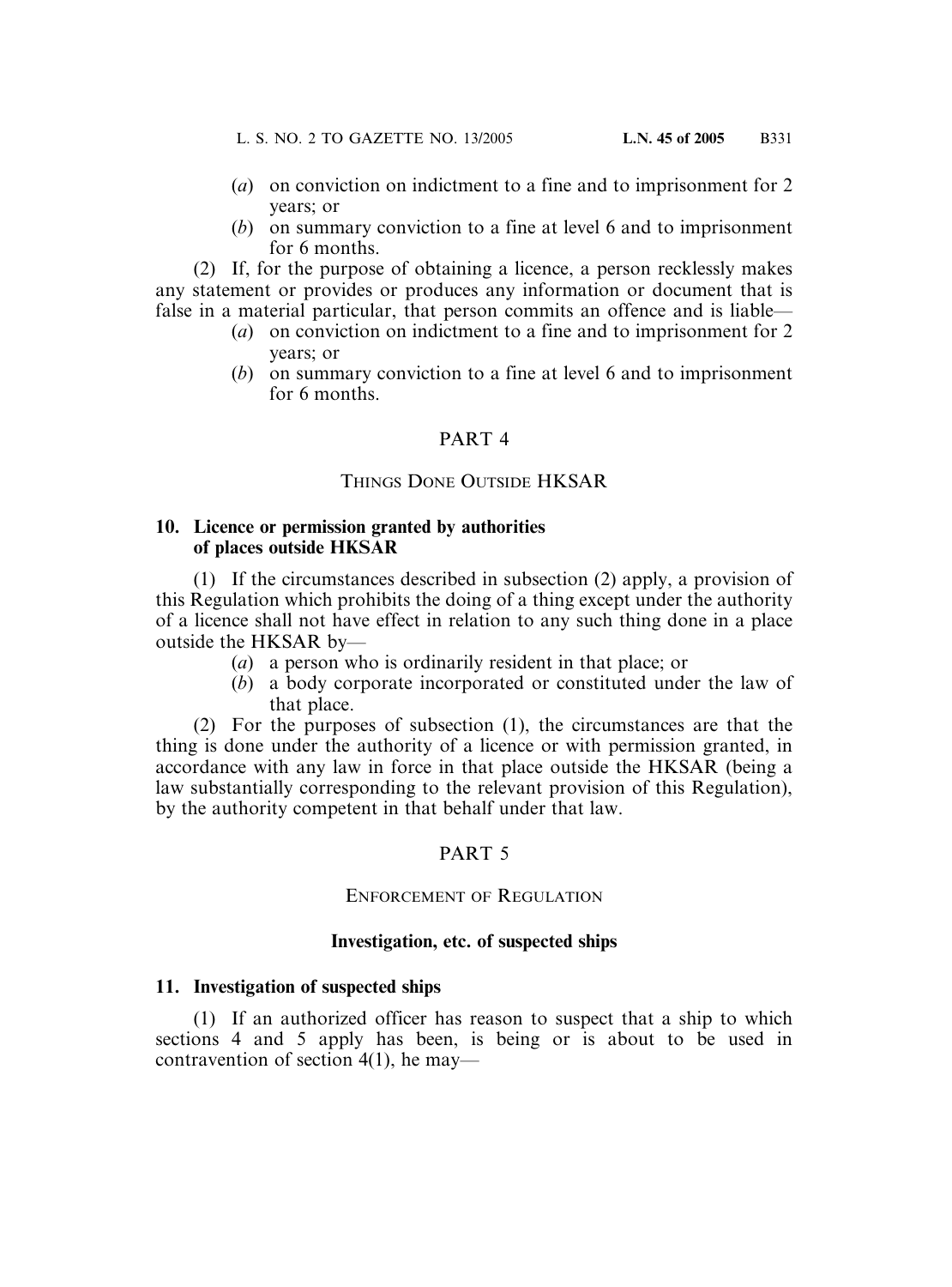- (*a*) either alone or accompanied and assisted by any person acting under his authority, board the ship and search it and, for that purpose, use or authorize the use of reasonable force; and
- (*b*) request the master or charterer of the ship to provide such information relating to the ship and its cargo, and produce for his inspection such documents so relating and such cargo carried on it, as he may specify.

(2) If an authorized officer has reason to suspect that a ship is being or is about to be used in contravention of section 4(1), he may (either there and then or on consideration of any information provided or document or cargo produced in response to a request made under subsection  $(1)(b)$ ), with a view to preventing the commission, or the continued commission, of such a contravention or in order that enquiries may be pursued, do one or more of the following—

- (*a*) direct the master or charterer of the ship to refrain, except with the consent of an authorized officer, from landing at any port specified by the authorized officer any part of the ship's cargo that is so specified;
- (*b*) request the master or charterer of the ship to take one or more of the following steps—
	- (i) to cause the ship, including any of its cargo, not to proceed with the voyage on which the ship is then engaged or about to be engaged until the master or charterer is notified by an authorized officer that the ship and its cargo may so proceed;
	- (ii) (if the ship is in the HKSAR) to cause the ship and any of its cargo to remain in the HKSAR until the master or charterer is notified by an authorized officer that the ship and its cargo may depart;
	- (iii) (if the ship is in any other place) to take the ship and any of its cargo to such port as is specified by an authorized officer, and to cause the ship and its cargo to remain in that place until the master or charterer is notified by an authorized officer that the ship and its cargo may depart;
	- (iv) to take the ship and any of its cargo to such other destination as may be specified by an authorized officer in agreement with the master or charterer.

(3) A power conferred by this section to request the provision of any information or the production of any document or cargo for inspection includes a power to—

- (*a*) specify whether the information should be provided orally or in writing and in what form; and
- (*b*) specify the time by which and the place in which the information should be provided or the document or cargo should be produced for inspection.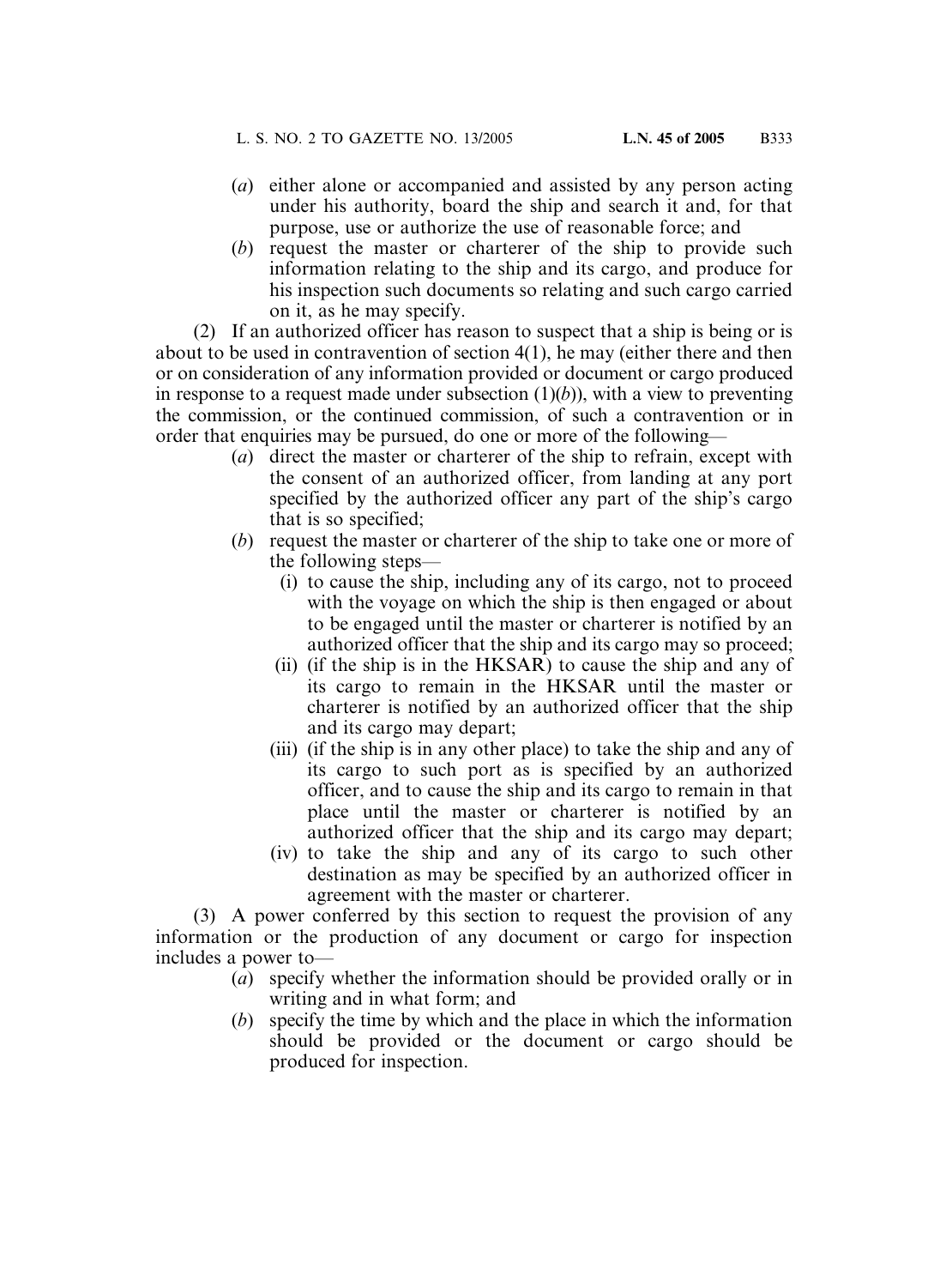#### **12. Offences by master or charterer of ship**

(1) If a master or charterer of a ship disobeys any direction given under section  $11(2)(a)$ , or, without reasonable excuse, refuses or fails to comply with a request made under section  $11(1)(b)$  or  $(2)(b)$  within the time specified by an authorized officer or, if no time is specified, within a reasonable time, the master or charterer commits an offence and is liable on conviction to a fine at level 6 and to imprisonment for 6 months.

(2) If a master or charterer of a ship, in response to a request made under section  $11(1)(b)$  or  $(2)(b)$ , provides or produces to an authorized officer any information, explanation or document that he knows to be false in a material particular, or recklessly provides or produces to an authorized officer any information, explanation or document that is false in a material particular, the master or charterer commits an offence and is liable on conviction to a fine at level 6 and to imprisonment for 6 months.

#### **13. Power of authorized officers to enter and detain ships**

(1) Without prejudice to section 12, if an authorized officer has reason to suspect that a request that has been made under section 11(2)(*b*) may not be complied with, he may take such steps as appear to him to be necessary to secure compliance with that request and, without prejudice to the generality of the foregoing, may for that purpose—

- (*a*) enter, or authorize the entry on, any land and the ship concerned;
- (*b*) detain, or authorize the detention of, that ship and any of its cargo; and
- (*c*) use, or authorize the use of, reasonable force.

(2) Subject to subsection (3), subsection (1) does not authorize the detention of any ship for more than 12 hours.

(3) The Chief Secretary for Administration may, by order in writing under his hand, authorize the detention of a ship referred to in subsection (1) for further periods of not more than 12 hours each, and any such order shall state the times from which and for which the order shall be effective.

#### **14. Sections 11, 12 and 13 not to prejudice other laws**

Sections 11, 12 and 13 do not operate so as to prejudice any other law conferring powers or imposing restrictions or enabling restrictions to be imposed in respect of a ship.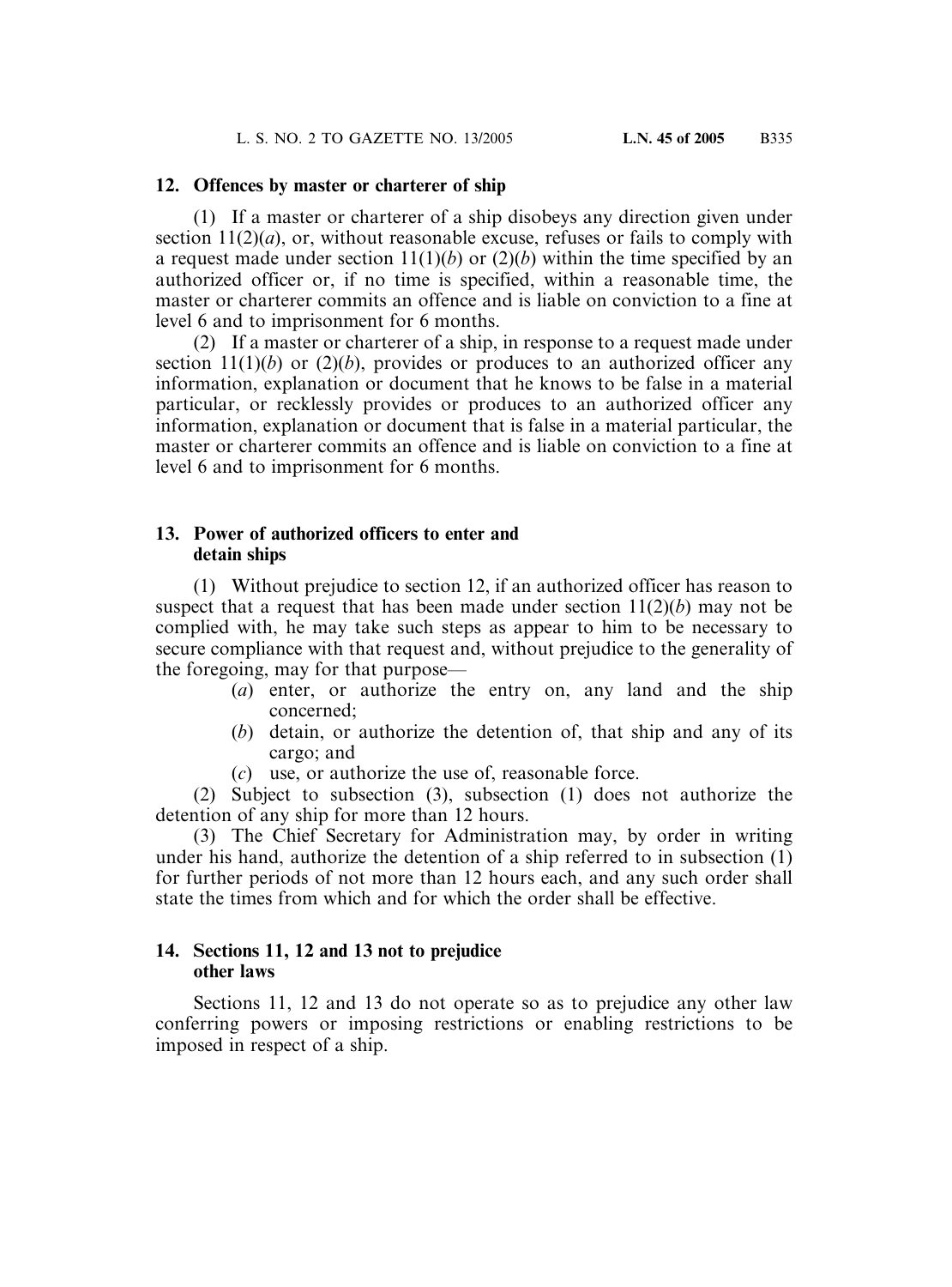#### **Investigation, etc. of suspected aircraft**

#### **15. Investigation of suspected aircraft**

(1) If an authorized officer has reason to suspect that an aircraft to which sections 4 and 5 apply has been, is being or is about to be used in contravention of section 4(1), he may—

- (*a*) either alone or accompanied and assisted by any person acting under his authority, board the aircraft and search it and, for that purpose, use or authorize the use of reasonable force; and
- (*b*) request the charterer, operator or commander of the aircraft, or all of them, to provide such information relating to the aircraft and its cargo, and produce for his inspection such documents so relating and such cargo carried on it, as he may specify.

(2) If the aircraft referred to in subsection (1) is in the HKSAR, an authorized officer may (either there and then or on consideration of any information provided or document or cargo produced in response to a request made under subsection  $(1)(b)$ ) further request the charterer, operator or commander, or all of them, to cause the aircraft and any of its cargo to remain in the HKSAR until the charterer, operator or commander is, or (if the further request is made to all of them) all of them are, notified by an authorized officer that the aircraft and its cargo may depart.

(3) A power conferred by this section to request the provision of any information or the production of any document or cargo for inspection includes a power to—

- (*a*) specify whether the information should be provided orally or in writing and in what form; and
- (*b*) specify the time by which and the place in which the information should be provided or the document or cargo should be produced for inspection.

#### **16. Offences by charterer, operator or commander of aircraft**

(1) If a charterer, operator or commander of an aircraft, without reasonable excuse, refuses or fails to comply with a request made under section  $15(1)(b)$  or (2) within the time specified by an authorized officer or, if no time is specified, within a reasonable time, the charterer, operator or commander commits an offence and is liable on conviction to a fine at level 6 and to imprisonment for 6 months.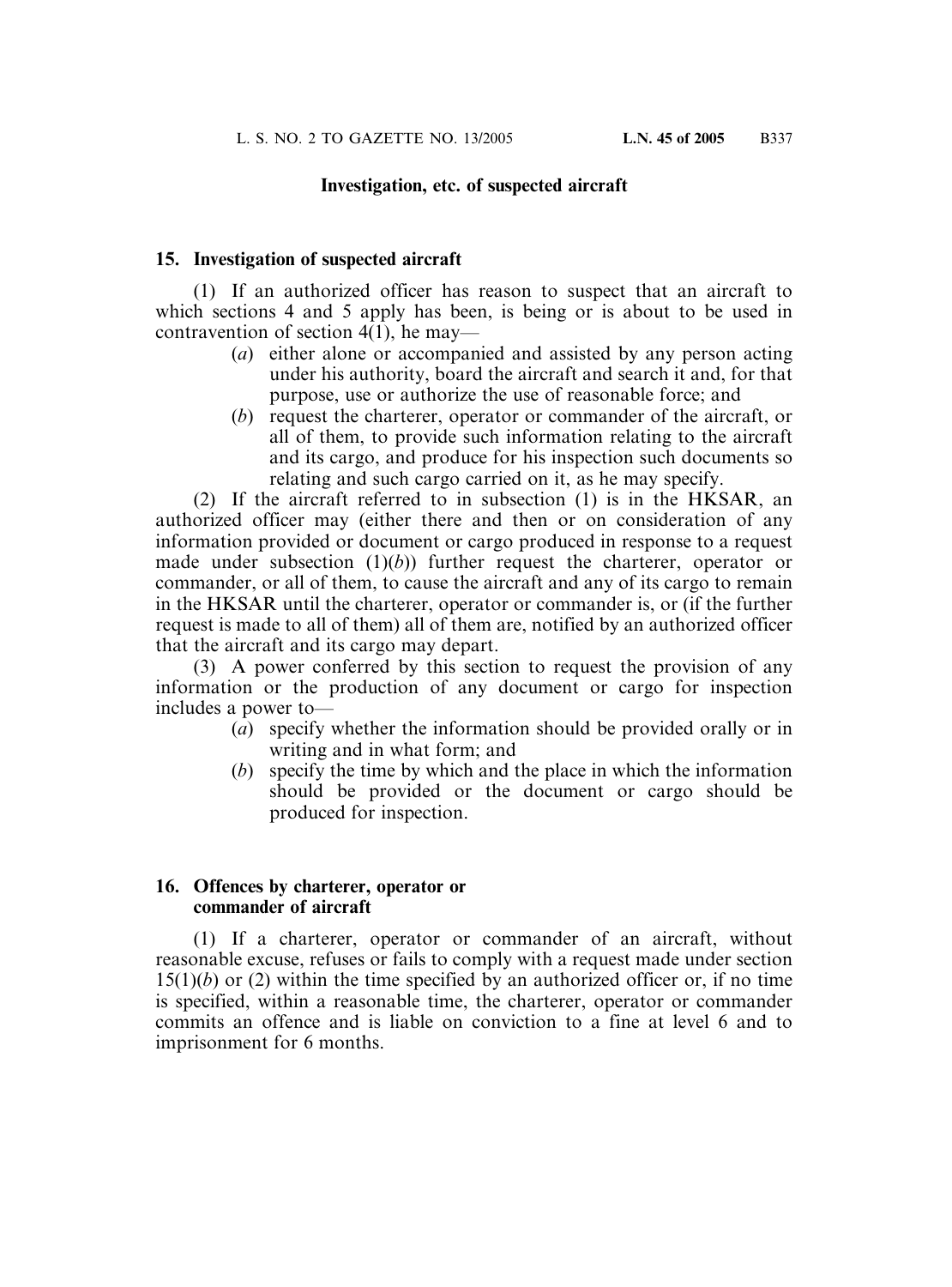(2) If a charterer, operator or commander of an aircraft, in response to a request made under section  $15(1)(b)$  or (2), provides or produces to an authorized officer any information, explanation or document that he knows to be false in a material particular, or recklessly provides or produces to an authorized officer any information, explanation or document that is false in a material particular, the charterer, operator or commander commits an offence and is liable on conviction to a fine at level 6 and to imprisonment for 6 months.

#### **17. Power of authorized officers to enter and detain aircraft**

(1) Without prejudice to section 16, if an authorized officer has reason to suspect that a request that has been made under section 15(2) may not be complied with, he may take such steps as appear to him to be necessary to secure compliance with that request and, without prejudice to the generality of the foregoing, may for that purpose—

- (*a*) enter, or authorize the entry on, any land and the aircraft concerned;
- (*b*) detain, or authorize the detention of, that aircraft and any of its cargo; and
- (*c*) use, or authorize the use of, reasonable force.

(2) Subject to subsection (3), subsection (1) does not authorize the detention of any aircraft for more than 6 hours.

(3) The Chief Secretary for Administration may, by order in writing under his hand, authorize the detention of an aircraft referred to in subsection (1) for further periods of not more than 6 hours each, and any such order shall state the times from which and for which the order shall be effective.

#### **18. Sections 15, 16 and 17 not to prejudice other laws**

Sections 15, 16 and 17 do not operate so as to prejudice any other law conferring powers or imposing restrictions or enabling restrictions to be imposed in respect of an aircraft.

### **Investigation, etc. of suspected vehicles**

### **19. Investigation of suspected vehicles**

(1) If an authorized officer has reason to suspect that a vehicle within the HKSAR has been, is being or is about to be used in contravention of section 4(1), he may—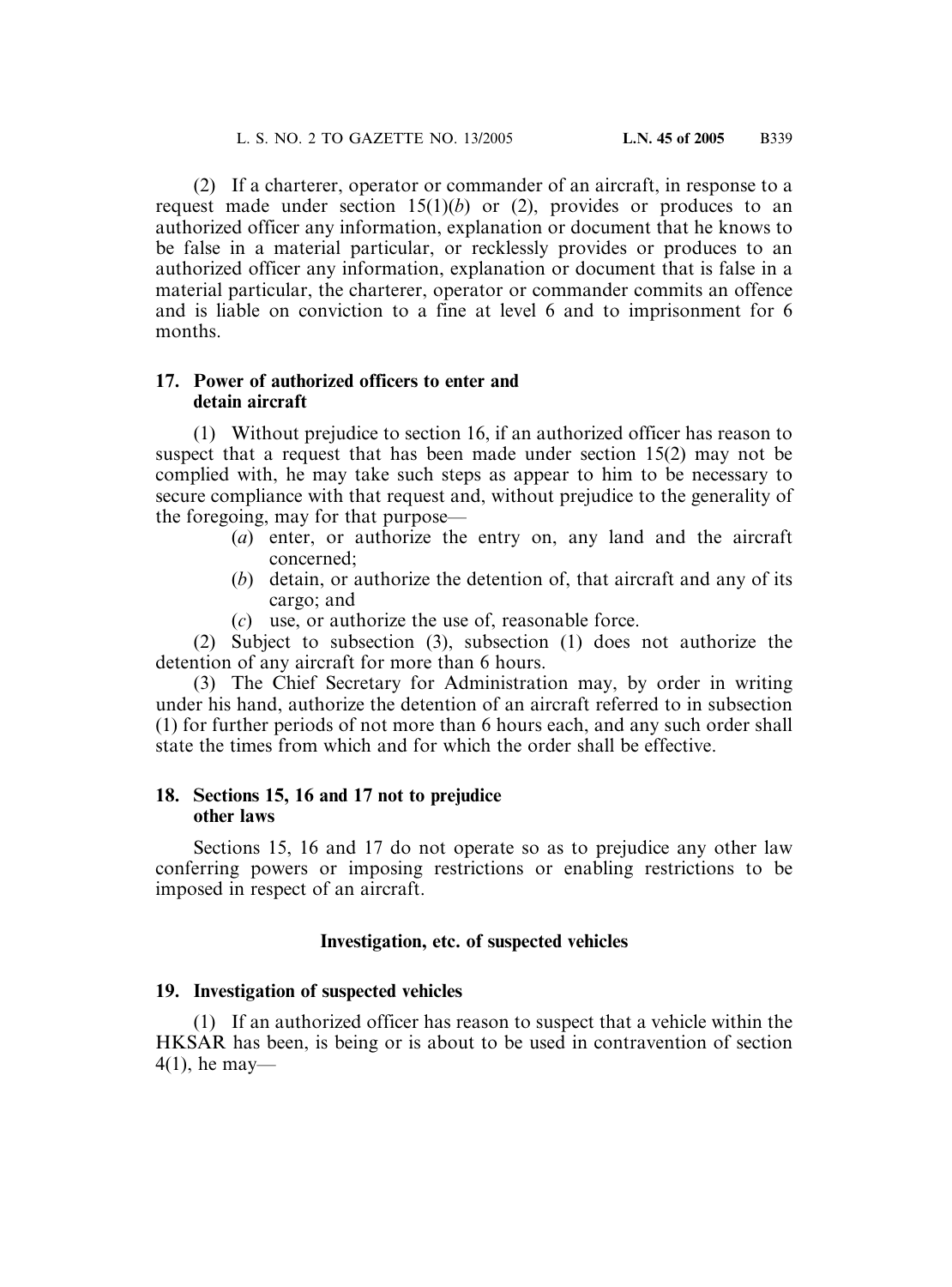- (*a*) either alone or accompanied and assisted by any person acting under his authority, board the vehicle and search it and, for that purpose, use or authorize the use of reasonable force;
- (*b*) request the operator or driver of the vehicle to provide such information relating to the vehicle and any article carried on it, and produce for his inspection such documents so relating and such articles carried on it, as he may specify; and
- (*c*) (either there and then or on consideration of any information provided or document or article produced in response to a request made under paragraph (*b*)) further request the operator or driver to take the vehicle and any article carried on it to such place as is specified by an authorized officer, and to cause the vehicle and the article to remain in that place until the operator or driver is notified by an authorized officer that the vehicle and the article may depart.

(2) A power conferred by this section to request the provision of any information or the production of any document or article for inspection includes a power to—

- (*a*) specify whether the information should be provided orally or in writing and in what form; and
- (*b*) specify the time by which and the place in which the information should be provided or the document or article should be produced for inspection.

#### **20. Offences by operator or driver of vehicle**

(1) If an operator or driver of a vehicle, without reasonable excuse, refuses or fails to comply with a request made under section 19(1)(*b*) or (*c*) within the time specified by an authorized officer or, if no time is specified. within a reasonable time, the operator or driver commits an offence and is liable on conviction to a fine at level 6 and to imprisonment for 6 months.

(2) If an operator or driver of a vehicle, in response to a request made under section 19(1)(*b*) or (*c*), provides or produces to an authorized officer any information, explanation or document that he knows to be false in a material particular, or recklessly provides or produces to an authorized officer any information, explanation or document that is false in a material particular, the operator or driver commits an offence and is liable on conviction to a fine at level 6 and to imprisonment for 6 months.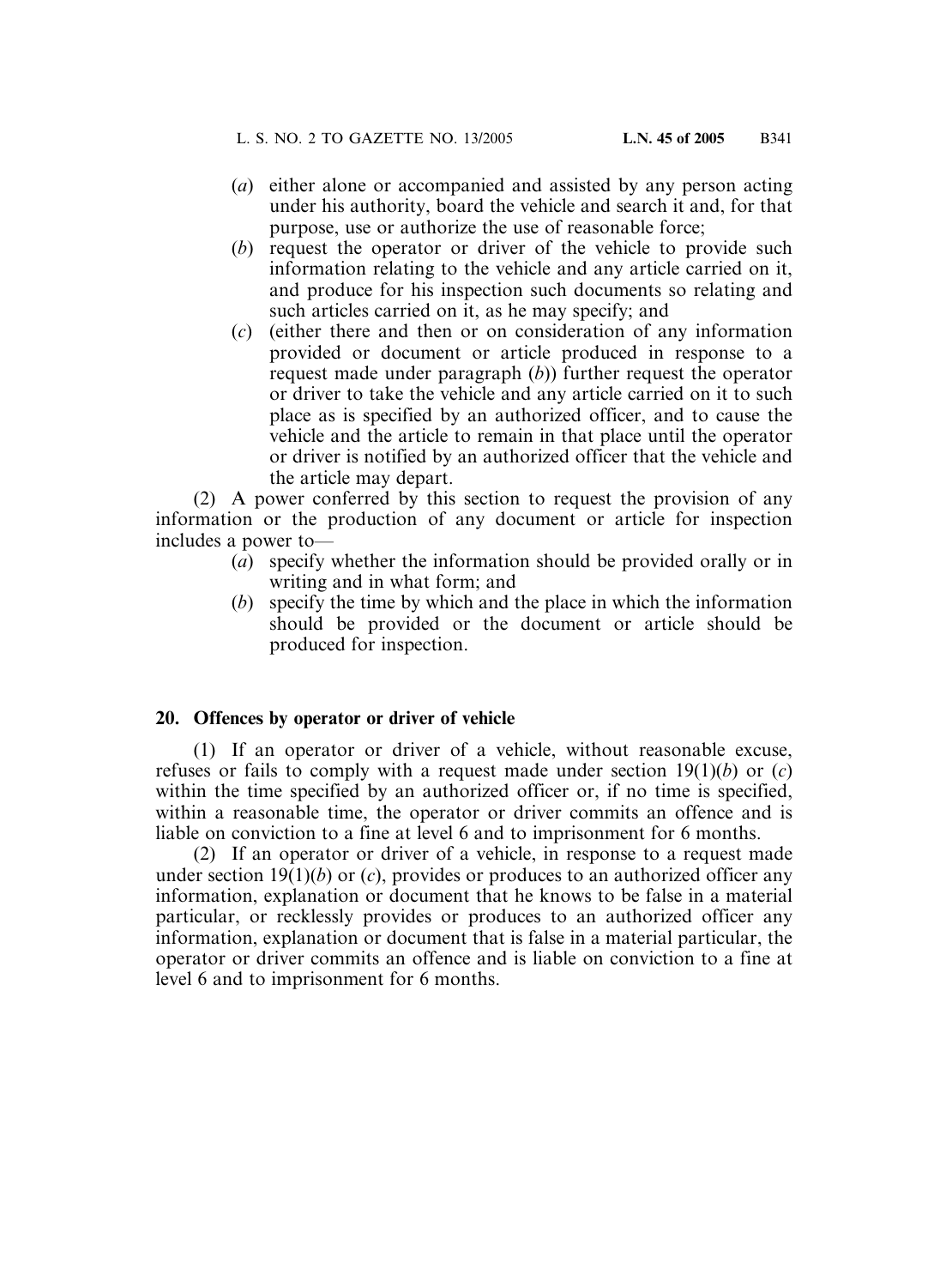#### **21. Power of authorized officers to enter and detain vehicles**

(1) Without prejudice to section 20, if an authorized officer has reason to suspect that a request that has been made under section  $19(1)(c)$  may not be complied with, he may take such steps as appear to him to be necessary to secure compliance with that request and, without prejudice to the generality of the foregoing, may for that purpose—

- (*a*) enter, or authorize the entry on, any land and enter, or authorize the entry into, the vehicle concerned;
- (*b*) detain, or authorize the detention of, that vehicle and any article carried on it; and
- (*c*) use, or authorize the use of, reasonable force.

(2) Subject to subsection (3), subsection (1) does not authorize the detention of any vehicle for more than 12 hours.

(3) The Commissioner may, by order in writing under his hand, authorize the detention of a vehicle referred to in subsection (1) for further periods of not more than 12 hours each, and any such order shall state the times from which and for which the order shall be effective.

#### **22. Sections 19, 20 and 21 not to prejudice other laws**

Sections 19, 20 and 21 do not operate so as to prejudice any other law conferring powers or imposing restrictions or enabling restrictions to be imposed in respect of a vehicle.

#### **General**

#### **23. Exercise of powers of Chief Executive**

The Chief Executive may, to such extent and subject to such restrictions and conditions as he may think proper, delegate or authorize the delegation of any of his powers or functions under this Regulation to any person, or class or description of persons, approved by him, and references in this Regulation to the Chief Executive shall be construed accordingly.

#### **24. Production of proof of identity**

Before or on exercising a power conferred by section 11, 13, 15, 17, 19 or 21, an authorized officer shall, if requested so to do, produce evidence of his identity.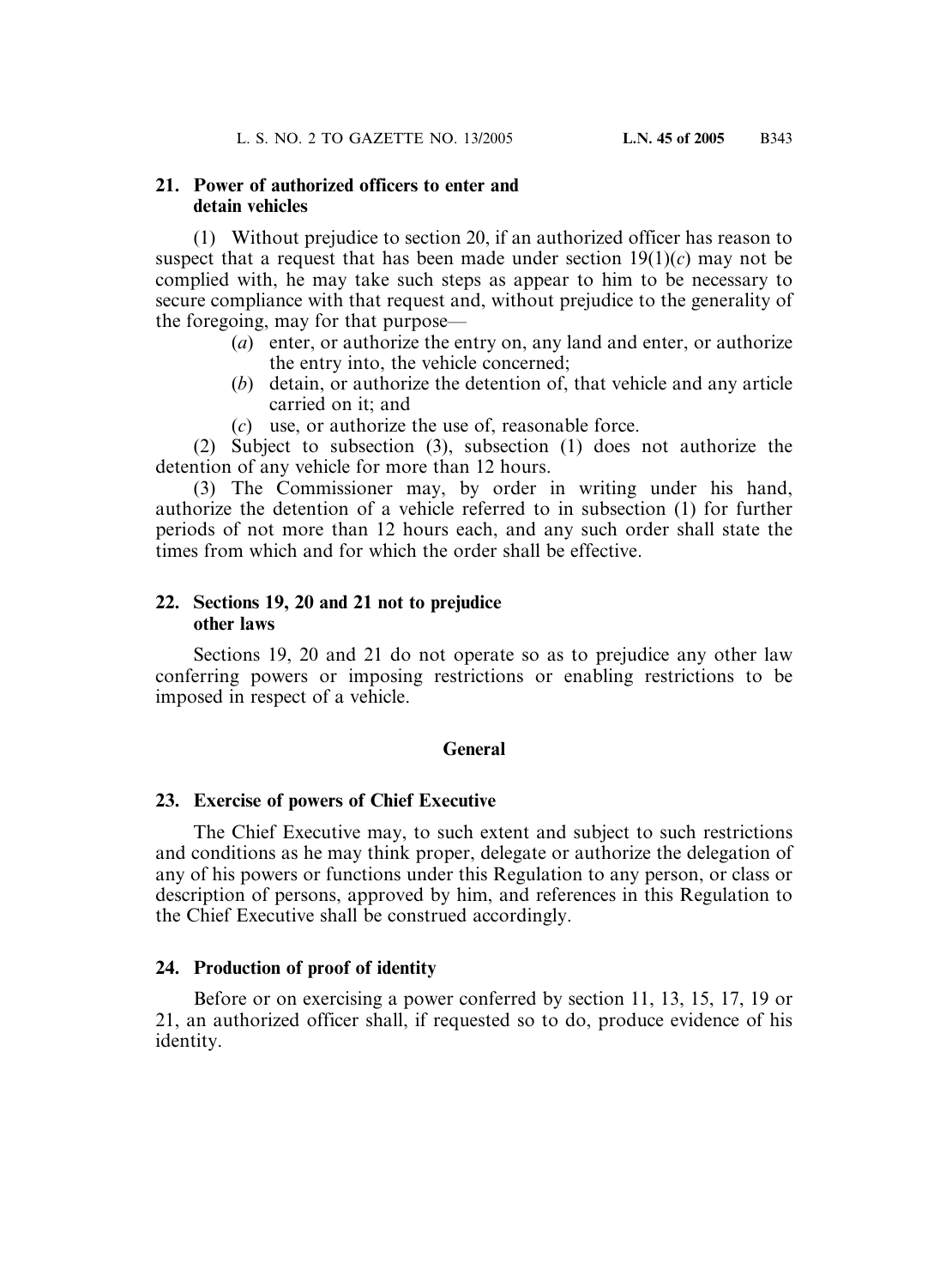#### PART 6

#### **EVIDENCE**

#### **25. Power of magistrate or judge to grant warrant**

(1) A magistrate or judge may grant a warrant under this section if he is satisfied by information on oath given by an authorized officer that there are reasonable grounds for suspecting that—

- (*a*) an offence under this Regulation has been committed or is being committed; and
- (*b*) there is on any premises specified in the information, or on any ship, aircraft or vehicle so specified, evidence in relation to the commission of the offence.

(2) A warrant granted under subsection (1) may authorize any authorized officer, together with any other person named in the warrant, to enter the premises specified in the information or any premises on which the ship, aircraft or vehicle so specified may be, at any time within one month from the date of the warrant, and to search the premises, ship, aircraft or vehicle.

(3) A person authorized by a warrant to search any premises, ship, aircraft or vehicle may exercise any or all of the following powers—

- (*a*) to search any person who is found on, or whom he has reasonable grounds to believe to have recently left or to be about to enter, the premises, ship, aircraft or vehicle;
- (*b*) to seize and detain any document or article found on the premises, ship, aircraft or vehicle or on such person that he has reasonable grounds to believe to be evidence in relation to the commission of an offence under this Regulation;
- (*c*) to take in relation to any such document or article any other steps that may appear necessary for preserving the document or article seized and preventing interference with it.

(4) A person may only be searched under this section by a person who is of the same sex.

(5) If a person is empowered under this section to enter any premises, ship, aircraft or vehicle, he may use such force as is reasonably necessary for that purpose.

#### **26. Detention of documents or articles seized**

(1) Subject to subsection (2), any document or article seized under section 25(3) may not be detained for a period of more than 3 months.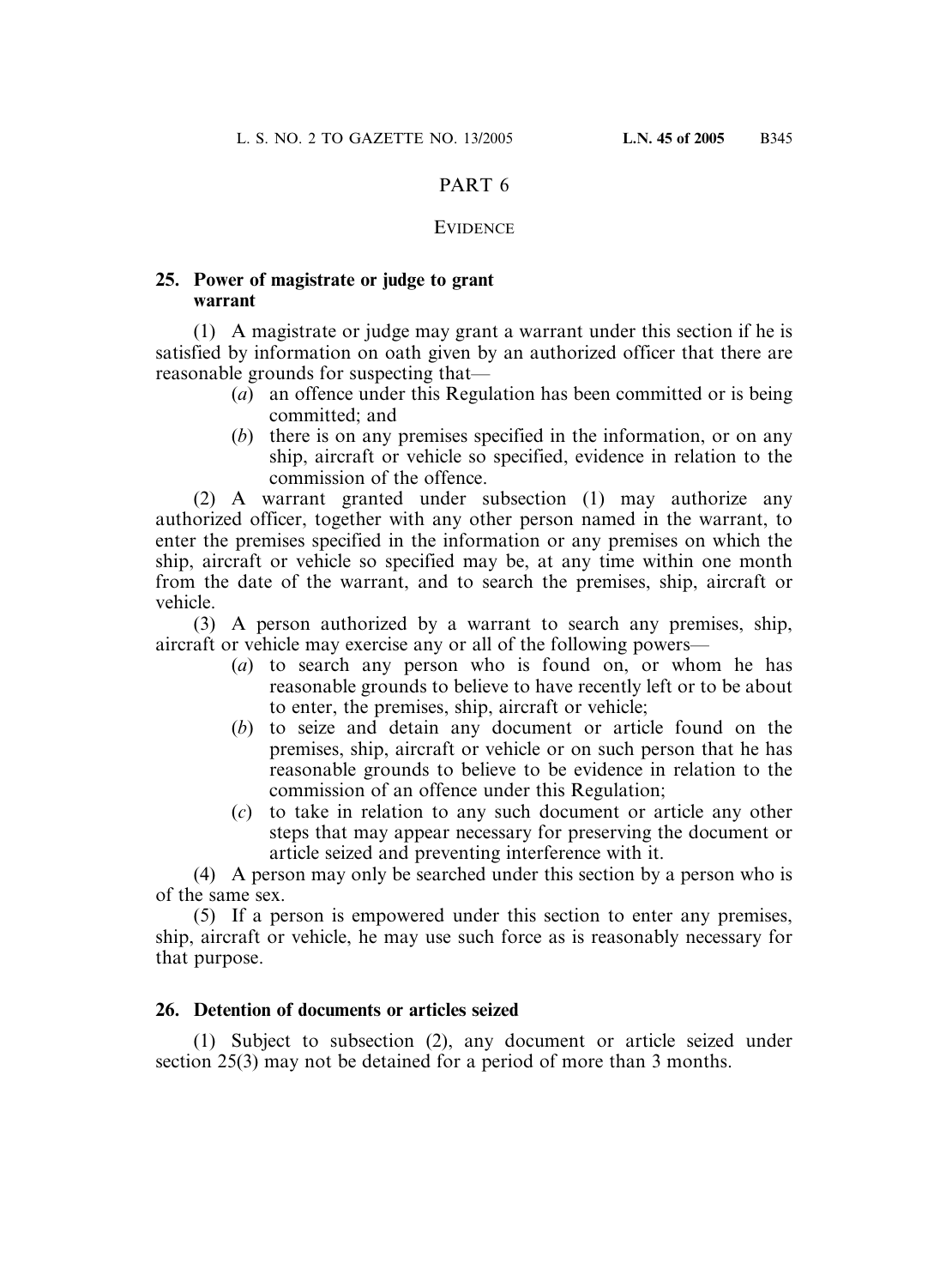(2) If the document or article is relevant to an offence under this Regulation, and proceedings for the offence have begun, the document or article may be detained until the completion of those proceedings.

#### PART 7

#### DISCLOSURE OF INFORMATION OR DOCUMENTS

#### **27. Disclosure of information or documents**

(1) Any information or document provided, produced or seized in pursuance of this Regulation may be disclosed only if—

- (*a*) the person who provided or produced the information or document or the person from whom the document was seized has given consent to the disclosure;
- (*b*) the information or document is disclosed to a person who would have been empowered under this Regulation to request that it be provided or produced;
- (*c*) the information or document is disclosed on the authority of the Chief Executive, subject to the information or document being transmitted through and with the approval of the instructing authority, to any organ of the United Nations or to any person in the service of the United Nations or to the Government of any place outside the People's Republic of China for the purpose of assisting the United Nations or that Government in securing compliance with or detecting evasion of measures in relation to Sudan decided on by the Security Council of the United Nations; or
- (*d*) the information or document is disclosed with a view to the institution of, or otherwise for the purposes of, any proceedings for an offence under this Regulation.
- (2) For the purposes of subsection  $(1)(a)$ 
	- (*a*) a person may not give consent to the disclosure if he has obtained the information or possessed the document only in his capacity as servant or agent of another person; and
	- (*b*) a person may give consent to the disclosure if he is entitled to the information or to the possession of the document in his own right.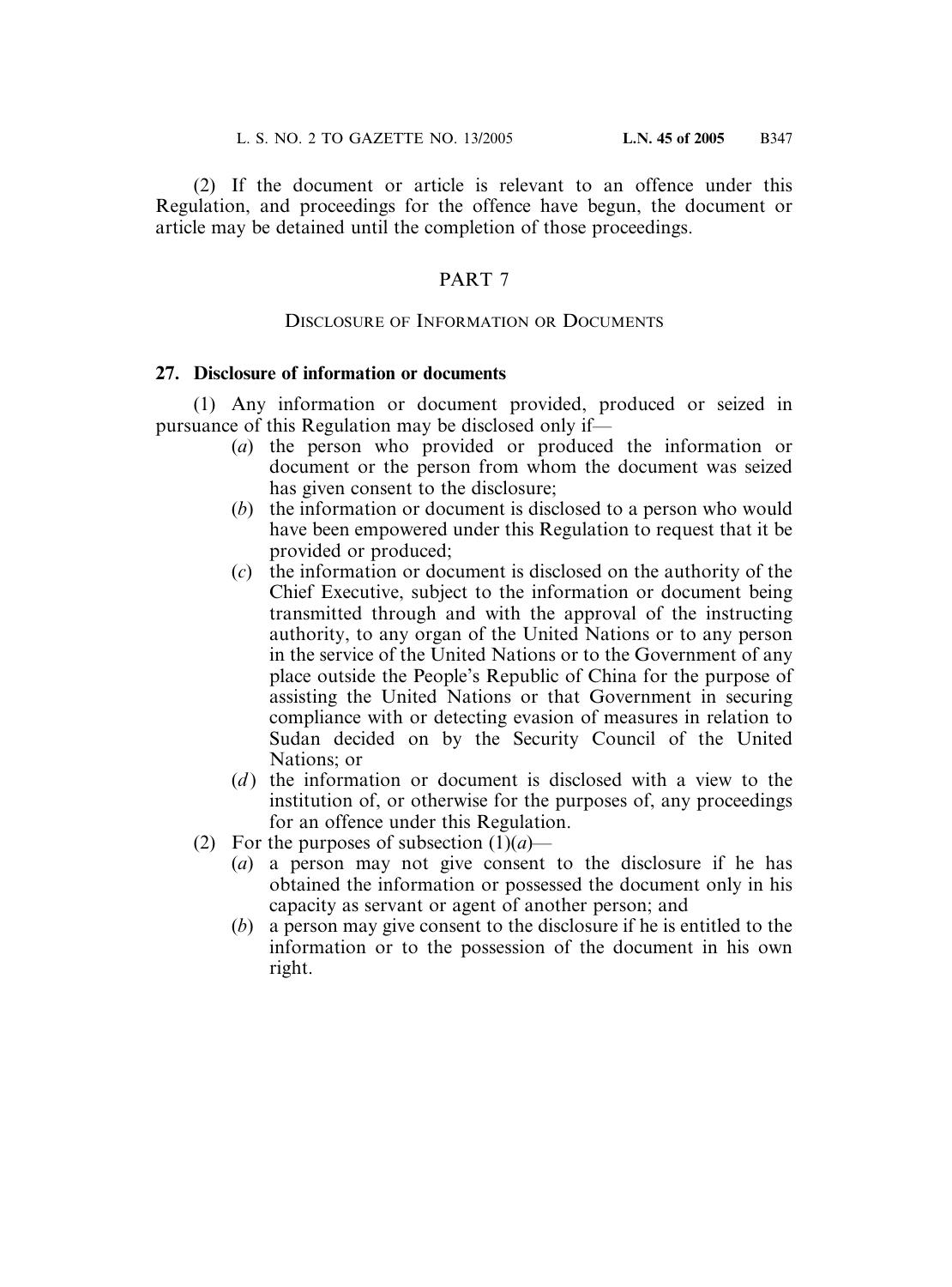### PART 8

#### OTHER OFFENCES AND MISCELLANEOUS MATTERS

#### **28. Liability of person other than principal offender**

(1) Where the person convicted of an offence against this Regulation is a body corporate and it is proved that the offence was committed with the consent or connivance of, or was attributable to any neglect on the part of, any director, manager, secretary or other similar officer of the body corporate, the director, manager, secretary or other similar officer shall be guilty of the like offence.

(2) Where the person convicted of an offence against this Regulation is a firm and it is proved that the offence was committed with the consent or connivance of, or was attributable to any neglect on the part of, any partner in the firm or any person concerned in the management of the firm, the partner or the person concerned in the management of the firm shall be guilty of the like offence.

#### **29. Offences in relation to obstruction of authorized persons, etc.**

A person who obstructs another person (including a person acting under the authority of an authorized officer) in the exercise of his powers under this Regulation commits an offence and is liable on conviction to a fine at level 6 and to imprisonment for 6 months.

#### **30. Offences in relation to evasion of this Regulation**

A person who destroys, mutilates, defaces, secretes or removes any document or article with intent to evade any of the provisions of this Regulation commits an offence and is liable—

- (*a*) on conviction on indictment to a fine and to imprisonment for 2 years; or
- (*b*) on summary conviction to a fine at level 6 and to imprisonment for 6 months.

#### **31. Proceedings to be instituted**

(1) Proceedings for an offence under this Regulation may only be instituted by or with the consent of the Secretary for Justice.